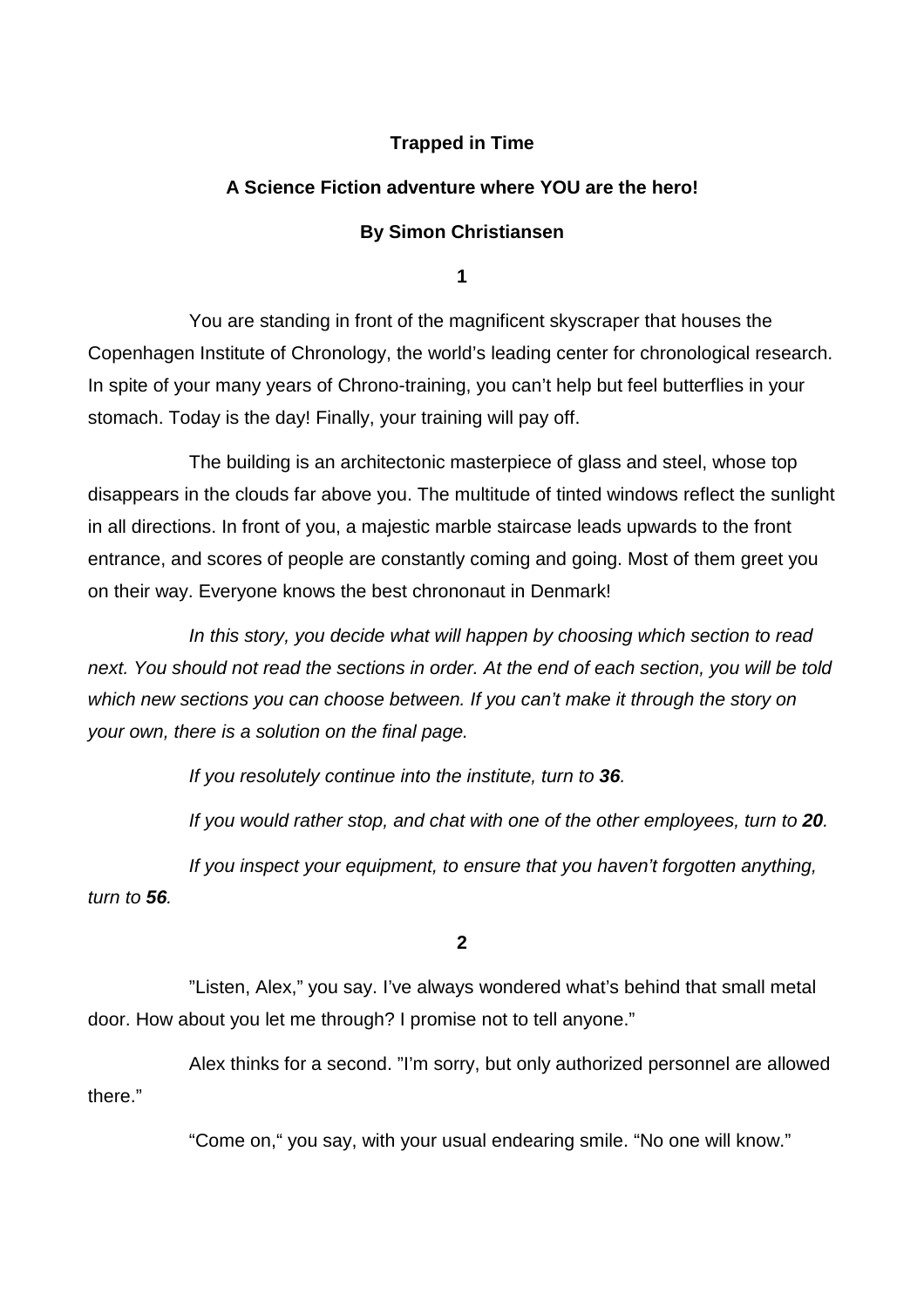For once, the smile is ineffective. "Sorry. I can't do it."

You shrug. It was worth a try.

You continue through the double doors. Turn to **42**.

## **3**

 The desk drawer is, like the rest of the office, filled with papers and articles requiring a PhD in chronology to understand. You rifle through the pile of papers, and uncover a small notebook with Halvorsen's name on the front. Most of the book is filled with incomprehensible equations, but in the margin on the last page you discover an interesting note: "Remember: The password to the computer is based on your favorite composer."

Turn back to **57**.

#### **4**

You step into the corridor, and the metal door slides shut behind you. You manage a few steps before an alarm sounds, and blinking red light almost blinds you. An army of blue security guards overpowers you.

Turn to **14**.

# **5**

"You're right," you say, and sigh. "Here. Take the gun. I'm really sorry. I've got no idea what I was thinking."

 The guard replies by knocking you out with a well-placed uppercut. You awaken in a prison cell.

Turn to **14**.

# **6**

"No," you say. "I won't do it. Prosecute me, if you must."

Halvorsen looks at you for a few seconds, and then sighs. "I really hoped you were joking. I'm afraid I have no choice but to turn you in."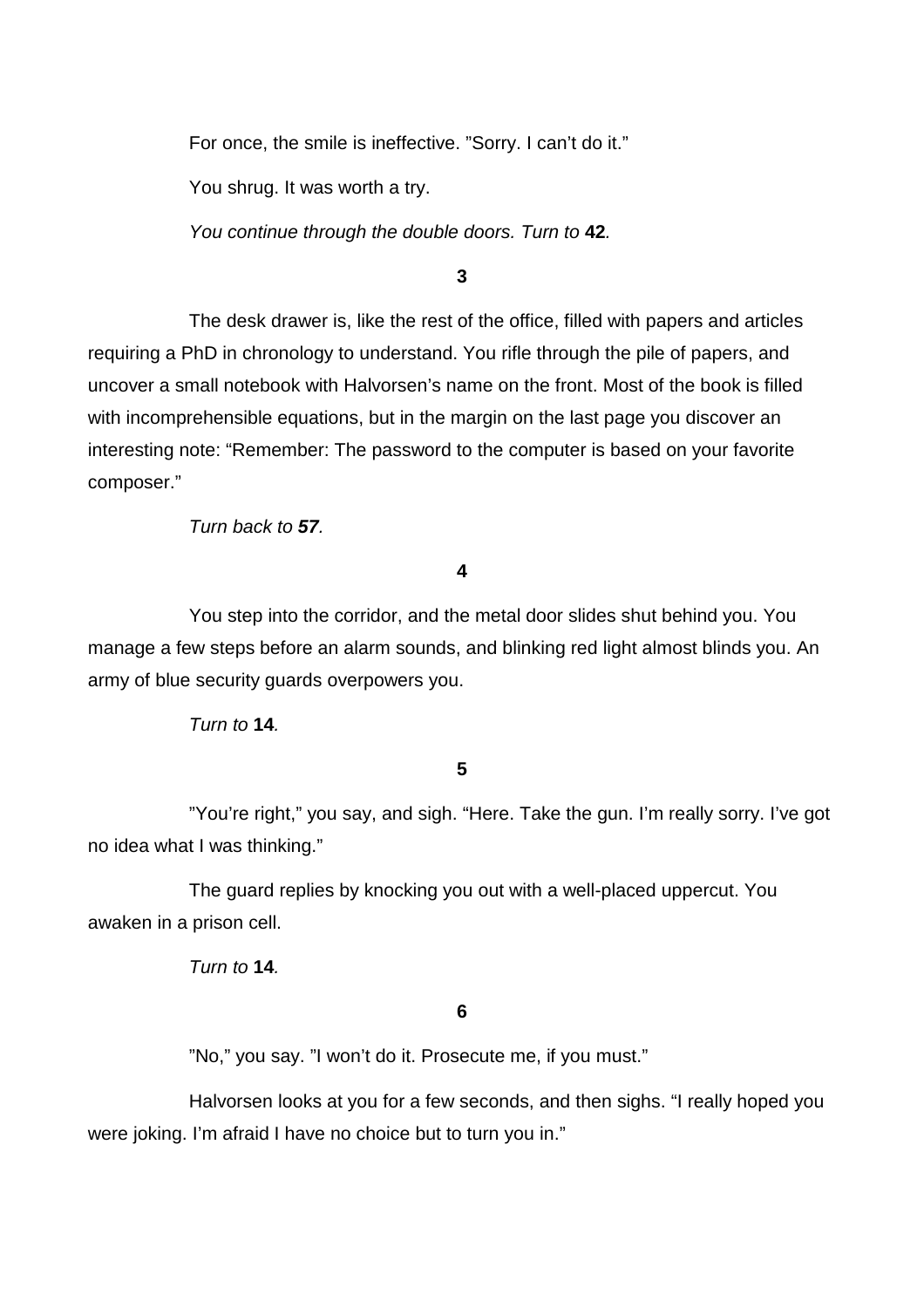A pair of blue security guards escort you out of the building. They charge you, and put you in a cell, pending your trial. Breaking a Chrono-contract is a serious matter.

Turn to **14**.

**7** 

You order the guard to take you to the control room, and he reluctantly obeys. It feels like you wander around in the labyrinthine corridors for hours, and when you finally arrive you have long since lost track of where you are. Luckily, you don't run into anyone else on the way.

The guard stops at the end of a long corridor. Before you is a blank metal door with no handle. Next to the door is a code panel. You find the slip of paper with the code, and enters it. The door slides into the wall without a sound.

"I've done what you asked, Sir," says the guard. "Can I go now? I won't tell anyone. We'll just pretend this whole thing never happened."

> If you let the guard go, turn to **39.** If you shoot the guard, turn to **61**. If you tie up the guard, turn to **26**.

> > **8**

You adjust the settings, so the machine should break down the next time anyone attempts to start it. You feel like a great burden is lifted from your shoulders. The Chrono-trip will be a failure, but at least you will finally have escaped from that accursed loop.

The next time you attempt to use the time machine, add **6** to the number of the section, and turn to the section with the resulting number.

You leave the control room, and continue towards the basement. Turn to **42**.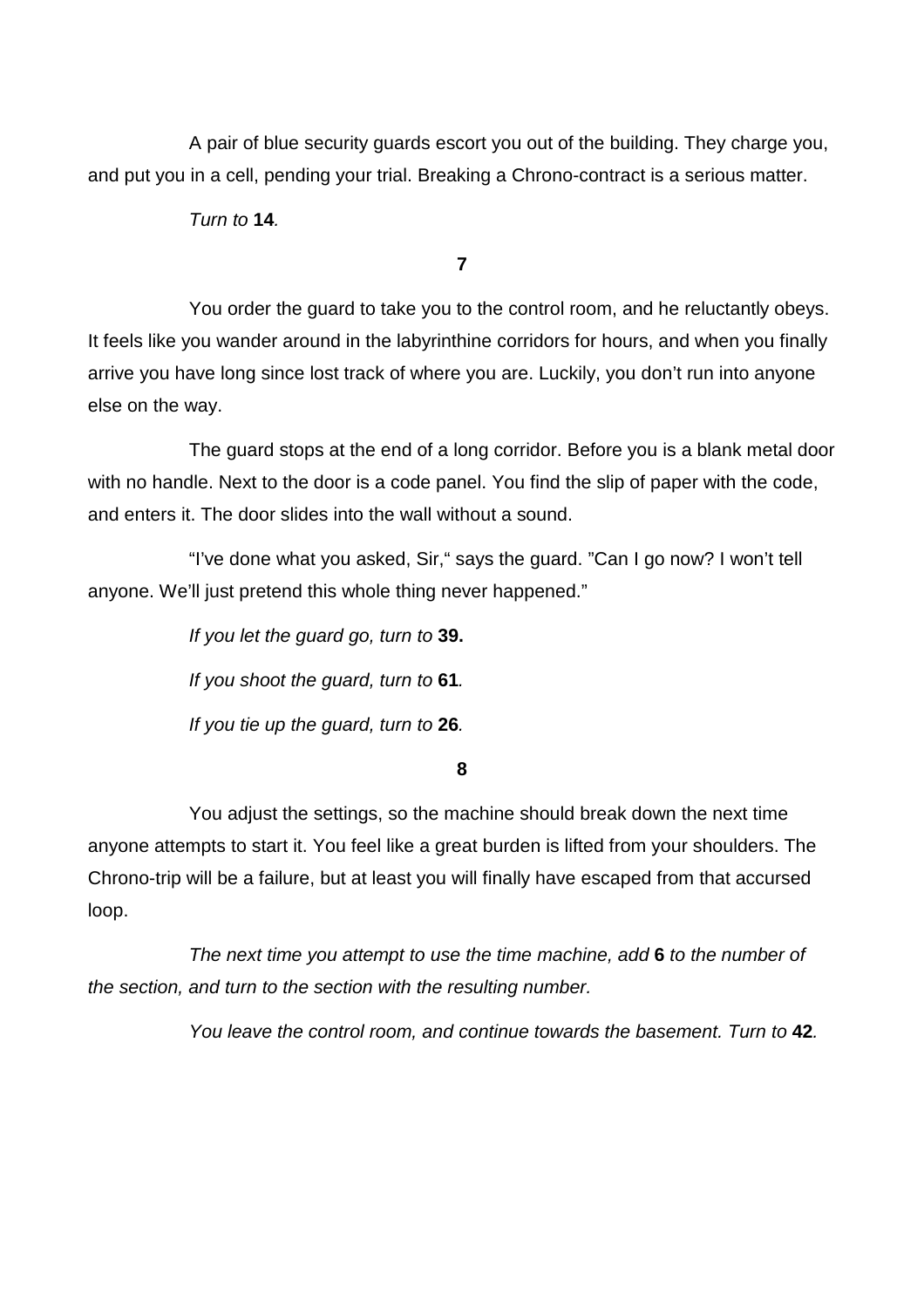You shoot Alex with the Chrono-gun.

Fwoomp! Alex's head disappears in a cloud of Chrono-particles. The lifeless body slides down the chair. You hear screams, and shortly afterwards an army of blue security guards overpowers you.

Turn to **14**.

**10** 

The bookshelf contains a ton of chronology books, but several other topics are covered as well. Halvorsen seems to be passionate about classical music, especially Beethoven.

You can read the books, by turning to **29**.

Alternatively, you can keep exploring the office, by turning back to **57**.

**11** 

You are standing in a magnificent palace. The floor is marble, and Corinthian columns support the ceiling. Through all the windows, you see flames. The entire surrounding city is burning. The flames throw shadows on the walls, making you feel like you are standing in an enormous shadow theater.

At the opposite end of the palace, a door leads to a balcony, on which you can make out a solitary figure. You walk closer, and see that the figure is a bearded man dressed in a white toga. He is playing a harp while staring at the fire, lost in reverie. It must be the emperor Nero!

If you push Nero off the balcony, turn to **68**.

If you tell Nero that you are a god, turn to **17**.

 You can also use your time travel ability to turn to any other section you desire.

**9**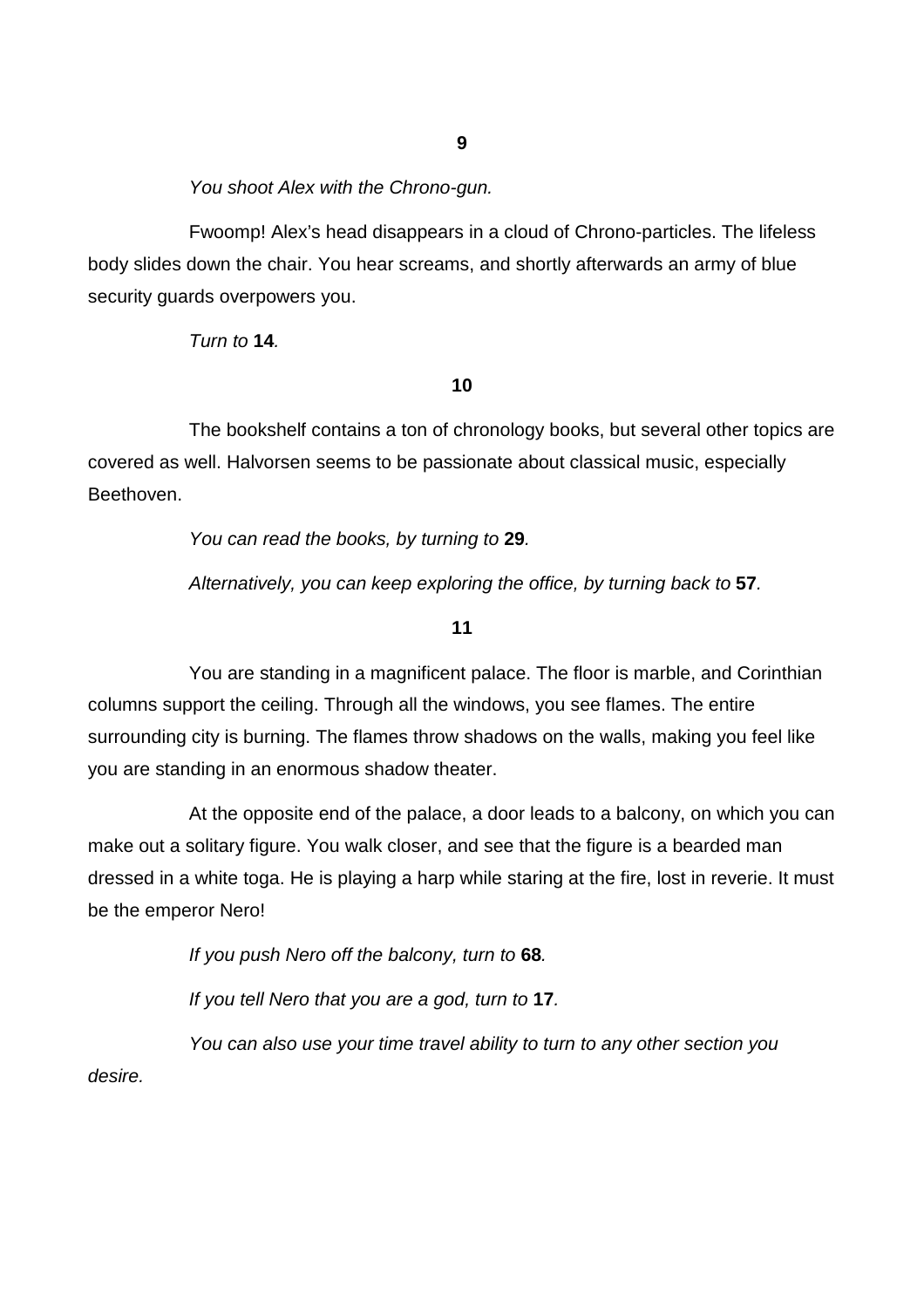You show the card to Alex.

In a single smooth movement, you pull the card from your pocket, and drop it on the desk. The laminate glistens in the light, like hoarfrost on a clear morning. Alex looks at the card, and laughs. "Oh, go on then. How can I refuse a chrononaut?"

 "Thanks, Alex," you say, while the door is unlocked. "I'll take full responsibility if I'm discovered."

 "It's fine. Just make sure no one sees you. I'll see to it that no one else comes through for a while."

You disappear through the discreet metal door. Turn to **51**.

# **13**

You approach the desk, and exchange smiles with the receptionist. "Good morning, Alex." Alex is a cute twentysomething, and the two of you often chat on your way to work.

"Good morning The Cood of the Cood of the Cood of the Cood to see you. Professor Halvorsen says you should go directly to the laboratory. I think he's eager to get started. I'm keeping my fingers crossed for you! "

If you exchange a few pleasantries, and then continue through the doors, turn

**42**.

If you ask Alex if you can peek behind the discreet steel door, turn to **2**.

#### **14**

Your cell is 5x3 meters. It contains a small bed, a table, a chair, and a 15-inch television. You lie down on the bed, and exhale. This isn't quite how you'd expected things to end, but at least it's all over. You won't be going on any more Chrono-trips.

You feel dizzy, and pull yourself upright. The walls of the cell start to shimmer, like a mirage when you get too close. Your surroundings disappear entirely, and you feel like you are falling through the surrounding darkness.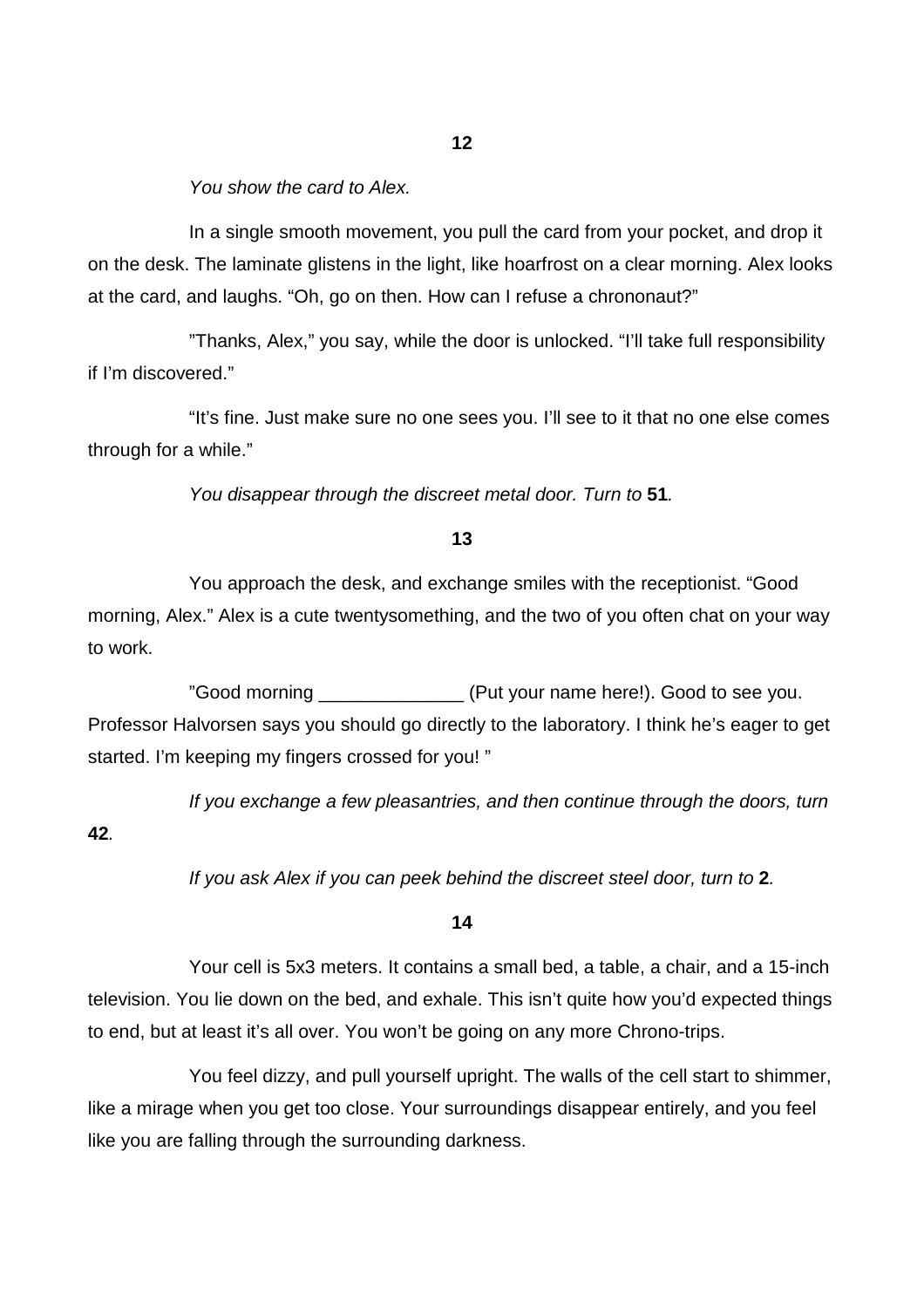You blink, and feel yourself standing on steady ground. Ahead, is the entrance to the institute? What the hell is going on? You haven't been anywhere near the time machine.

 You are back at the beginning of the story, but you have more options now than you had the first time through. When you meet someone, you can try telling him or her about your experiences, by adding **20** to the number of the current section, and turning to the section with the resulting number.

Turn to **1**.

**15** 

Congratulations! You have successfully guessed the password to Halvorsen's computer.

You enter the password, "Beethoven1770", and the screen goes black. A few seconds later, the professor's desktop appears, covered in strange icons. The computer is filled with chronological software, but in the Documents folder, you find what you need: A list of access codes for all the doors in the institute. You write them down on a slip of paper.

If you need the access code to a door, you can enter it by adding **12** to the number of the section, and turning to the section with the resulting number.

If you continue towards the basement, turn to **25**.

You can also return to the lobby, by turning to **36**.

**16** 

You shoot Bent with the Chrono-gun.

 You pull the trigger. BZapp! Bents left arm disappears, and blood gushes from the opening. He crumbles on the marble staircase, his face frozen in shock. You hear screams around you, and then an army of blue security guards overpowers you.

Turn to **14**.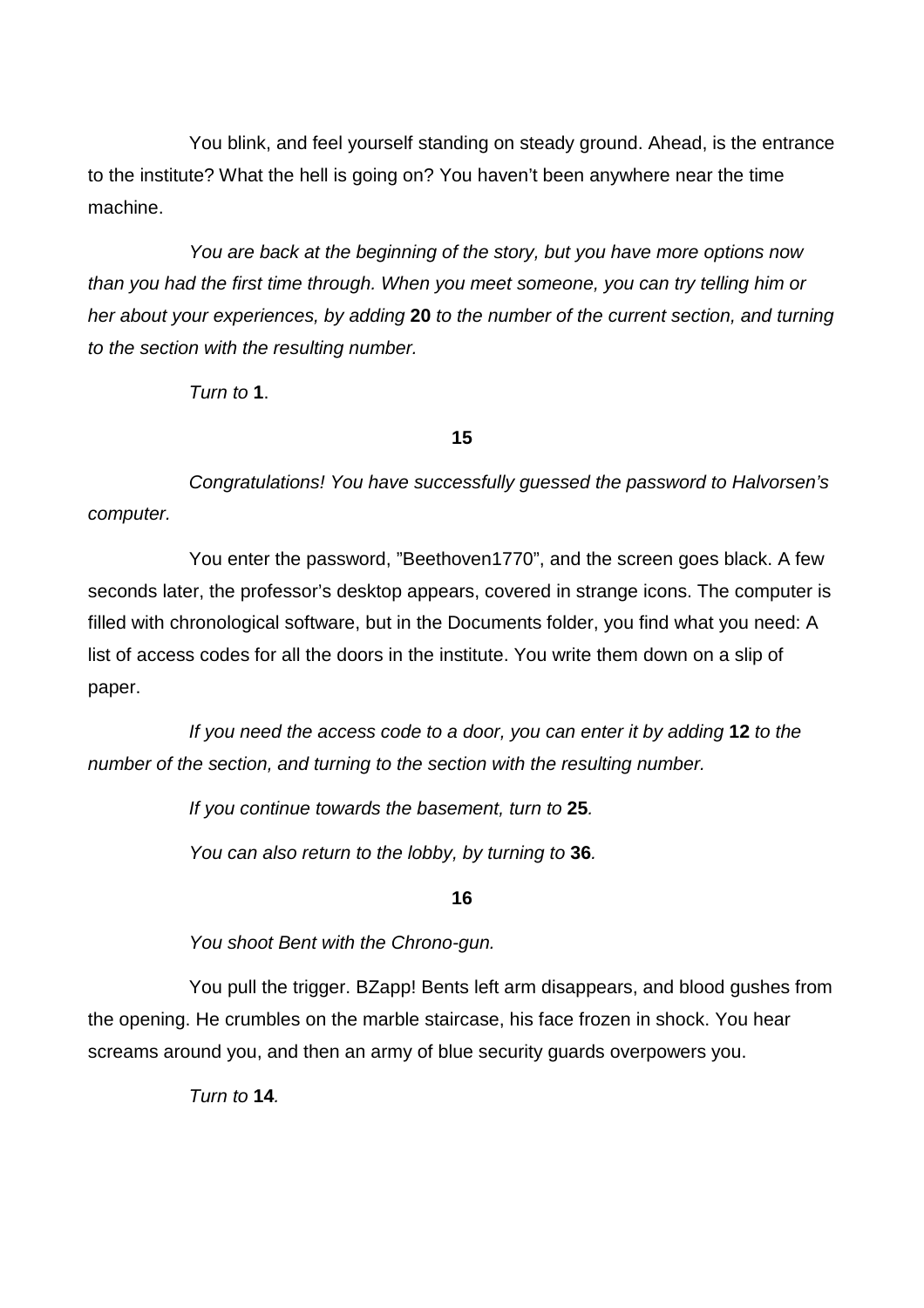# This time adventure starts at **11**.

You tell Nero that you are the god Chronos, sent to Rome to solve the problems of humanity. He does not believe you, until you use your time travel ability to disappear and reappear a few times. After a couple of more tricks with the Chrono-gun, Nero is convinced, drops to his knees, and swears you fealty.

After the fire, you rule Rome together, and the Roman Empire enters a new golden age. No one dares to oppose the god, and those who doubt your divinity are disintegrated by the Chrono-gun. Life is good.

If you spend the rest of your life ruling Rome, then your story ends here. Otherwise, you can use your time travel ability to turn to any other section.

#### **18**

This time adventure begins at **52**.

The order is given, and you pour from the trenches. Adrenaline pumps through your veins. You can't wait to fight the evil German soldiers.

Seconds later, a machine gun mows you down.

Fortunately, your time travel ability transcends even death, as you learned previously. You can return to life by turning to any other section you like. You can also choose to remain dead, and finally achieve peace. If so, your story ends here.

#### **19**

This time adventure starts at **70**.

You cannot miss the chance to fulfill every time traveler's dream. You pull the Chrono-gun. "What a weird cigarette holder," says Hitler. Those become his last words. A second later, he no longer has a head. You hurry away before someone sees you.

Without Hitler, there is no World War II, and Europe is spared much suffering. There are other wars, but none as large or destructive. Even so, you cannot help but wonder if it was right to change the course of history.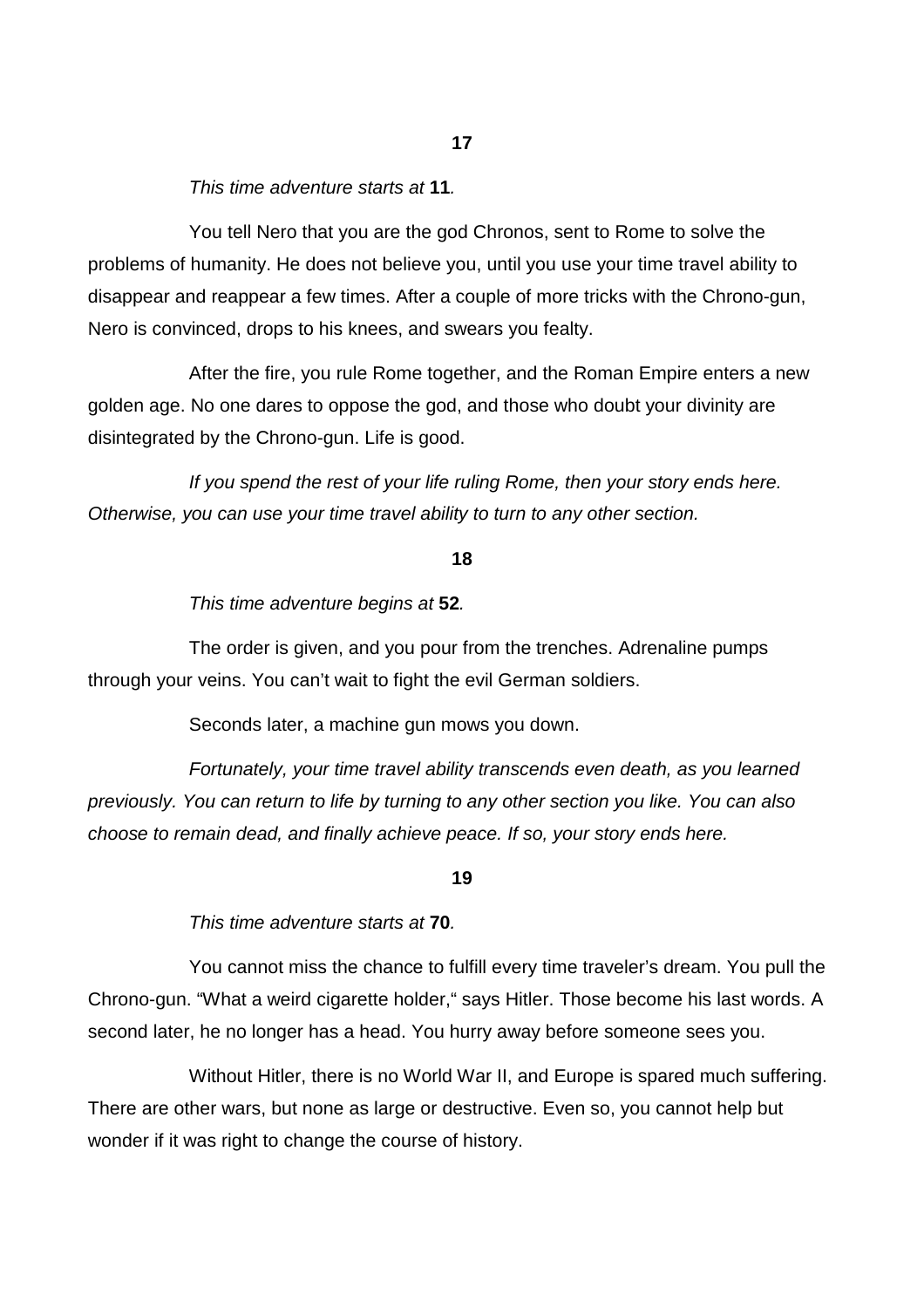If you stay in the new Europe, then your story ends here. Otherwise, you can use your time travel ability to turn to any other section.

# **20**

You notice your good friend, Bent Asmussen, on his way down the stairs. Bent is one of the research assistants, responsible for ensuring that the Chrono-equipment stays functional. You often get a beer together after training. "Good morning, Bent!" you say.

Bent's face lights up, and he shakes your hand. "Good morning (Put your name here!). I just checked the equipment, and everything is in perfect condition. Are you ready?"

"Of course. I've been training for this day for years."

 "Naturally!" Bent laughs. "I look forward to hearing about your experiences when you return. I gotta go, though. Professor Halvorsen has sent me to pick up some spare parts. Good luck with everything! " Bent continues down the stairs, and soon disappears in the crowd.

If you continue inside the building, turn **36**.

 You can also inspect your equipment, if you haven't already done so, by turning to **56**.

# **21**

This time adventure starts at **62**.

 You hide behind a tree, and observe the events with detached scientific objectivity. The Triceratops attempts to break free, but it is too late. The Tyrannosaurus bites into its back, and lifts it up high into the air. Its legs are flailing, trying to reach the ground that is no longer there. With a powerful bite, the Tyrannosaurus breaks its back, like a cat killing a mouse. The dead Triceratops drops to the ground, and the Tyrannosaurus feasts on its prey.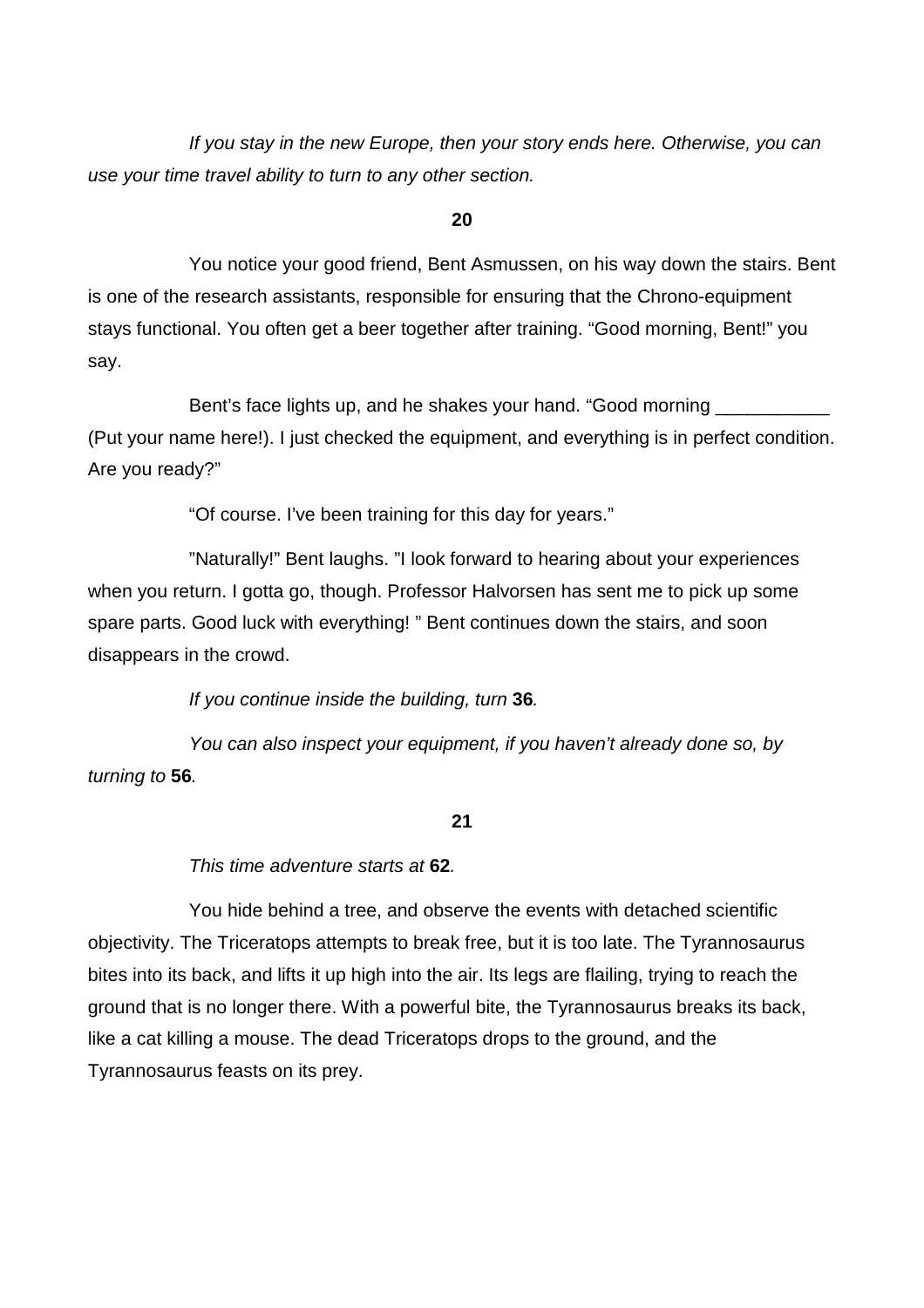You observe the gruesome sight, reminding yourself that it is all a part of the cycle of nature. After a while, you decide to move on. There are no doubt many interesting sights to see in this age.

 If you decide to spend the rest of your days exploring the prehistoric world, then your story ends here. Otherwise, you can use your time travel ability to turn to any other section.

#### **22**

# This time adventure starts at **48**.

The horse gallops towards the black knight, while you struggle to stay in the saddle. Several times, you almost drop the lance, but you have an ace up your sleeve. When you have almost reached the black knight, you sneak out the Chrono-gun, and a piece of his saddle straps disappears. You just manage to graze him with your lance, to make the fall look legit.

 You win the following events in a similar way, and soon the crowd starts cheering for you. You become the undisputed winner of the tournament, and the people carry you through the city in triumph.

If you decide to live out the rest of your days as a famous knight, then your story ends here. Otherwise, you can use your time travel ability to turn to any other section.

#### **23**

You show your card to Alex.

You reach for the card in your pocket, but change your mind. There is no reason to impress Alex right now.

Turn back to **13**.

#### **24**

This time adventure starts at **62**.

You pull the Chrono-gun, and smile. "Hasta la vista, Baby."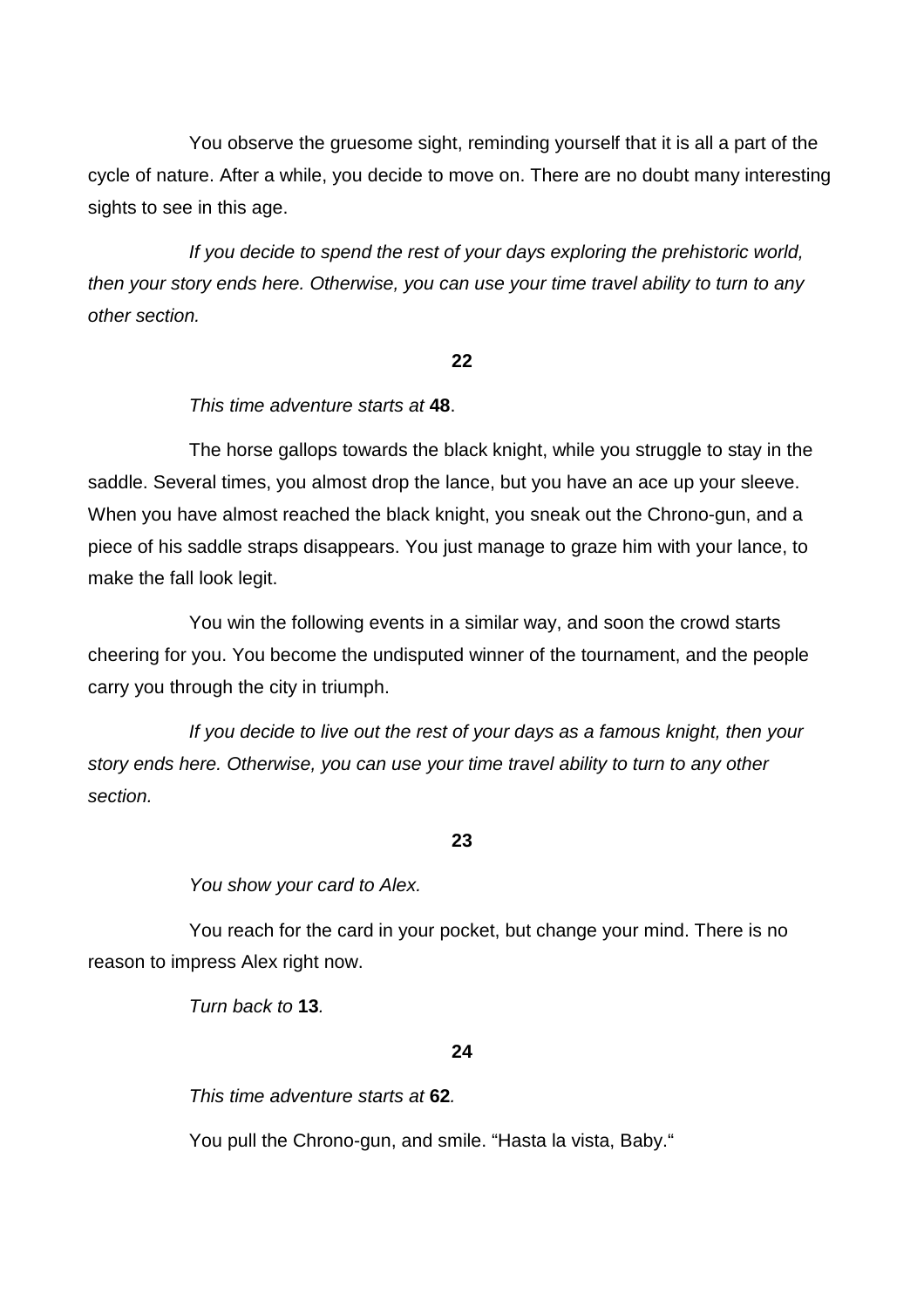One of the forearms on the Tyrannosaurus disappears. The great lizard roars in pain, and tries to localize the source of the attack. Its other forearm disappears as well, followed by the legs, and the Tyrannosaurus drops to the ground. You take mercy on it, and finish the job.

You slowly approach the Triceratops, and stroke its side. "Easy, friend. It is over now." The Triceratops calms down, and you free its foot from the root. It rubs the side of its horn against you, and purrs with gratitude. It then kneels on its forelegs, allowing you to climb onto its back.

After you have settled in, the Triceratops starts moving, and soon you are galloping through the jungle at a breakneck pace, while you struggle to hold on. The other dinosaurs jump out of your way, and soon you are clear of the jungle, with nothing but the clear sky above you. The sun is setting, and the Triceratops gallops towards the sunset, with you on its back.

If you spend the rest of your days exploring the prehistoric world on the back of your tame Triceratops, then your story ends here. Otherwise, you can use your time travel ability to turn to any other section.

# **25**

You walk briskly through the basement corridors, until you reach the door to the room containing the Chrono-machine. The door in front of you is polished steel, with no handle. You display your card, and the door silently slides into the wall.

 The Chrono-lab is an enormous circular hall, with a domed roof. Along the walls, you see all sorts of computers, screens, and electronic equipment. Dozens of technicians inspect the equipment, pushing buttons, and making incomprehensible notes on their clipboards.

 In the middle of the room is the Chrono-machine: A five-meter tall egg-shaped structure, with no visible openings anywhere on the smooth surface. It is made of that special alloy of silver, steel and chronimium, which – in the right proportions – enables the machine to open a gate through the space-time continuum.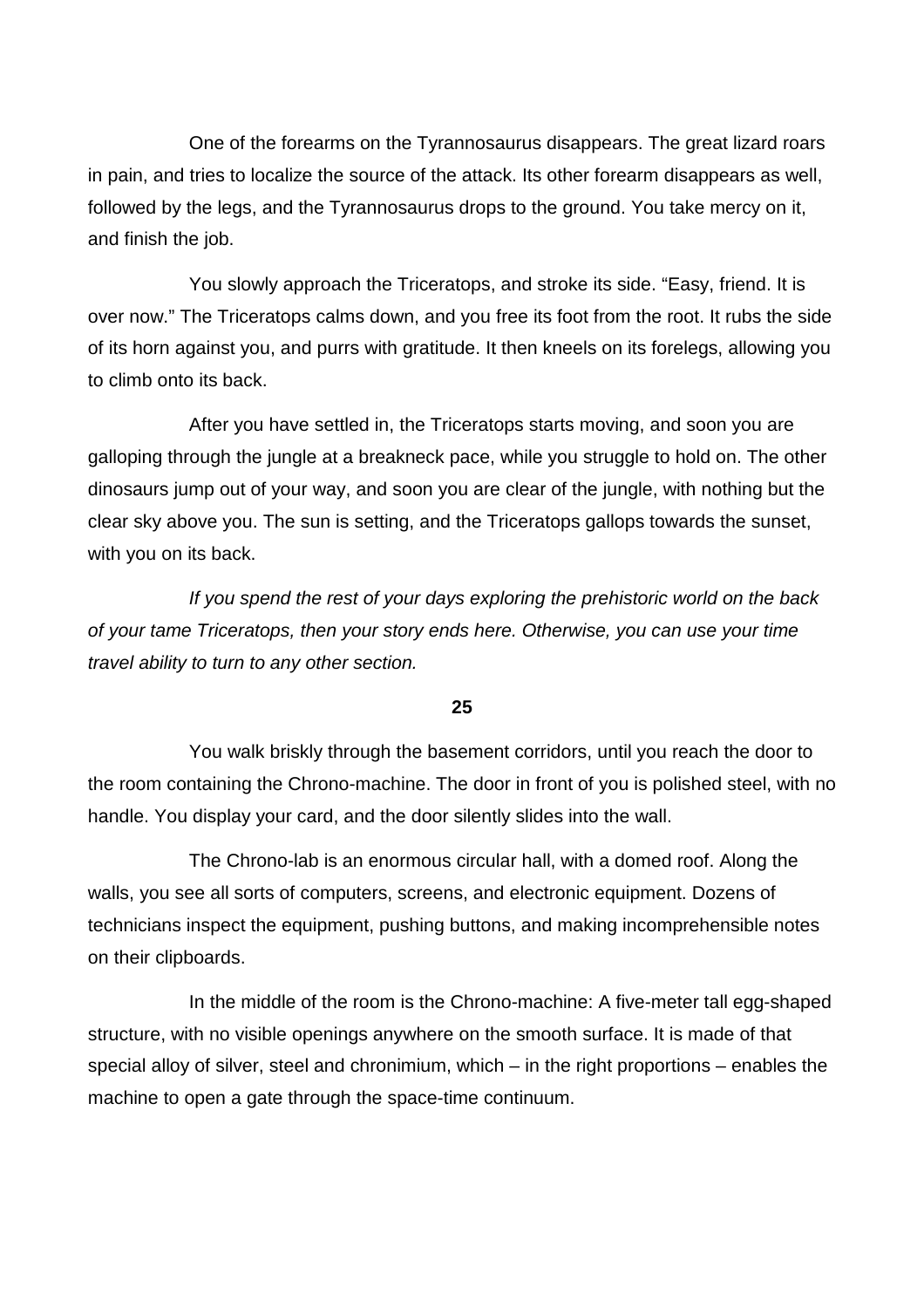Professor Halvorsen emerges from the crowd and approaches you. Unlike the technicians in their white lab coats, he is dressed in an impeccable gray suit.

 He smiles. "Good to see you. We just finished the final tests, and everything appears to be in order. Are you ready to commence your first real Chrono-trip? "

If you say, you are ready, turn to **60**.

If you would rather not, turn to **41**.

#### **26**

 "Sorry," you say. "I'm not that stupid. I know you have handcuffs and a gag in your belt. Hand them over."

 The guard looks at you. Anger smolders in his eyes. He hands over the stuff without a word. You step into the control room, and the door slides shut. You handcuff the guard in the corner, and sigh with relief.

 "I'm sorry for this," you say. "I'll make sure you are freed when I've handled the situation."

Turn to **73**.

# **27**

 You adjust the settings, so the machine will overheat and explode the next time someone tries to start it. You will die, of course, but that is preferable to repeating the same day for all eternity. You are already looking forward to gaining peace.

The next time you use the time machine, add **9** to the number of the section, and turn to the section with the resulting number.

You leave the control room, and continue towards the basement. Turn to **42**.

#### **28**

"I guess there is no harm in trying," you say. "What do I do?"

 "Well, this is purely theoretical," says the professor. "I haven't tried it before. Start by closing your eyes."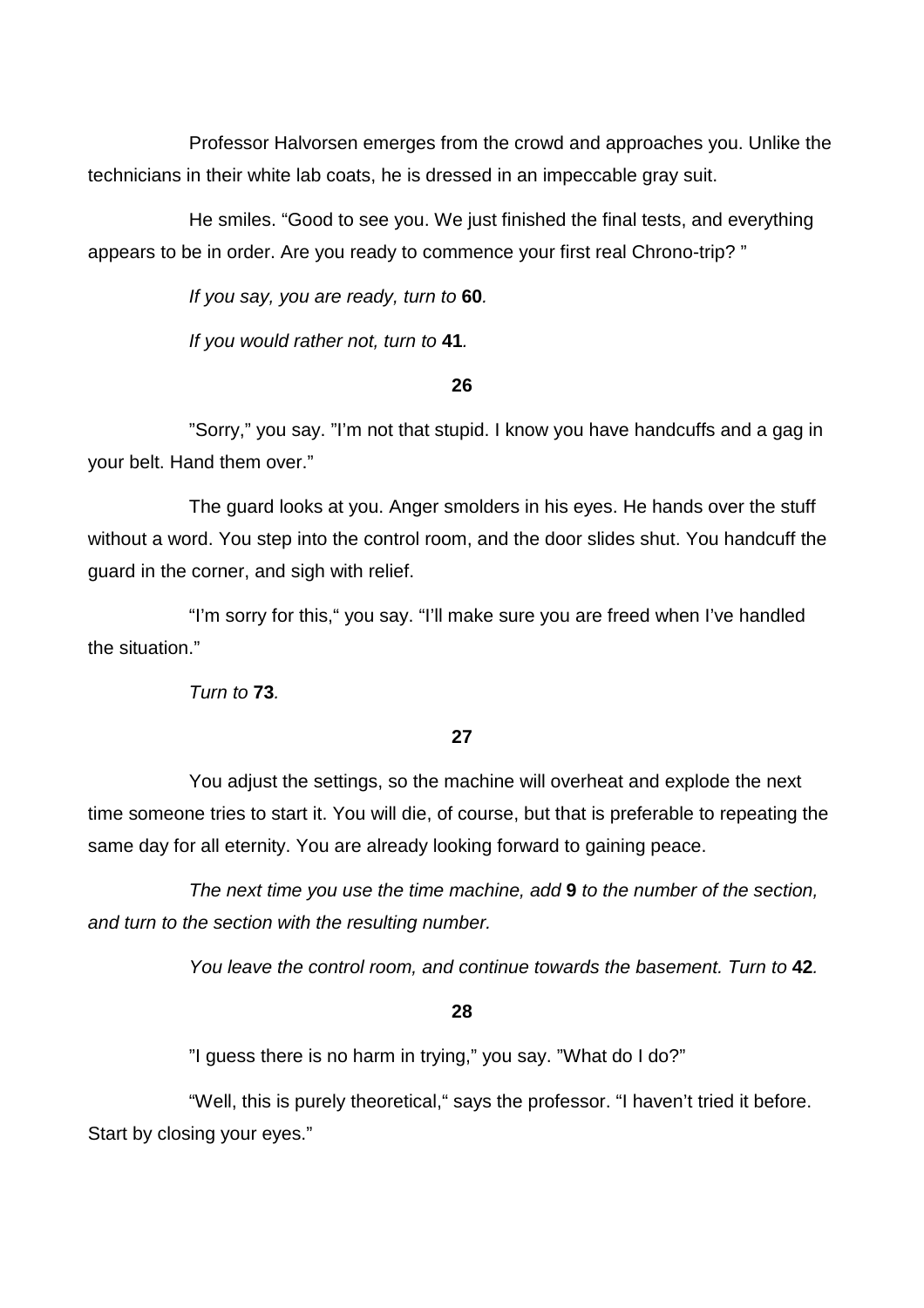You close your eyes.

 "A simple act of the will should be sufficient," says the professor. "Imagine a time you want to travel to, and try visualizing it as clearly as possible."

 You do as the professor says, and visualize your desired destination in as much detail as possible, so it almost feels as if you are actually there.

"What then, Professor? Professor?"

You open your eyes, and find yourself in a different place.

You can now use your time travel ability to turn to any section you desire! In fact, you have always had this ability. Every time you cheated and read a section, you had not been told to read, it was actually a subconscious trip through time!

 There are several time travel adventures hidden in this text, which cannot be reached, except by finding them yourself. Good luck on your journey!

#### **29**

You pick up one of the books and leaf through it. "Ludwig van Beethoven was born 1770, in the city of Bonn, then the capital of the Electorate of Cologne. He displayed musical talents at an early age and blablablabla."

You put the book back on the shelf. Classical music does not interest you.

Turn back to **57.** 

# **30**

You show your card to Bent.

Bent laughs. "Haha. You just have to remind me that you're the chrononaut? I'm perfectly happy having a stable job, and letting you handle all the dangerous adventures."

If you continue inside the institute, turn to **36**.

 You can also inspect your equipment, if you have not already done so, by turning to **56**.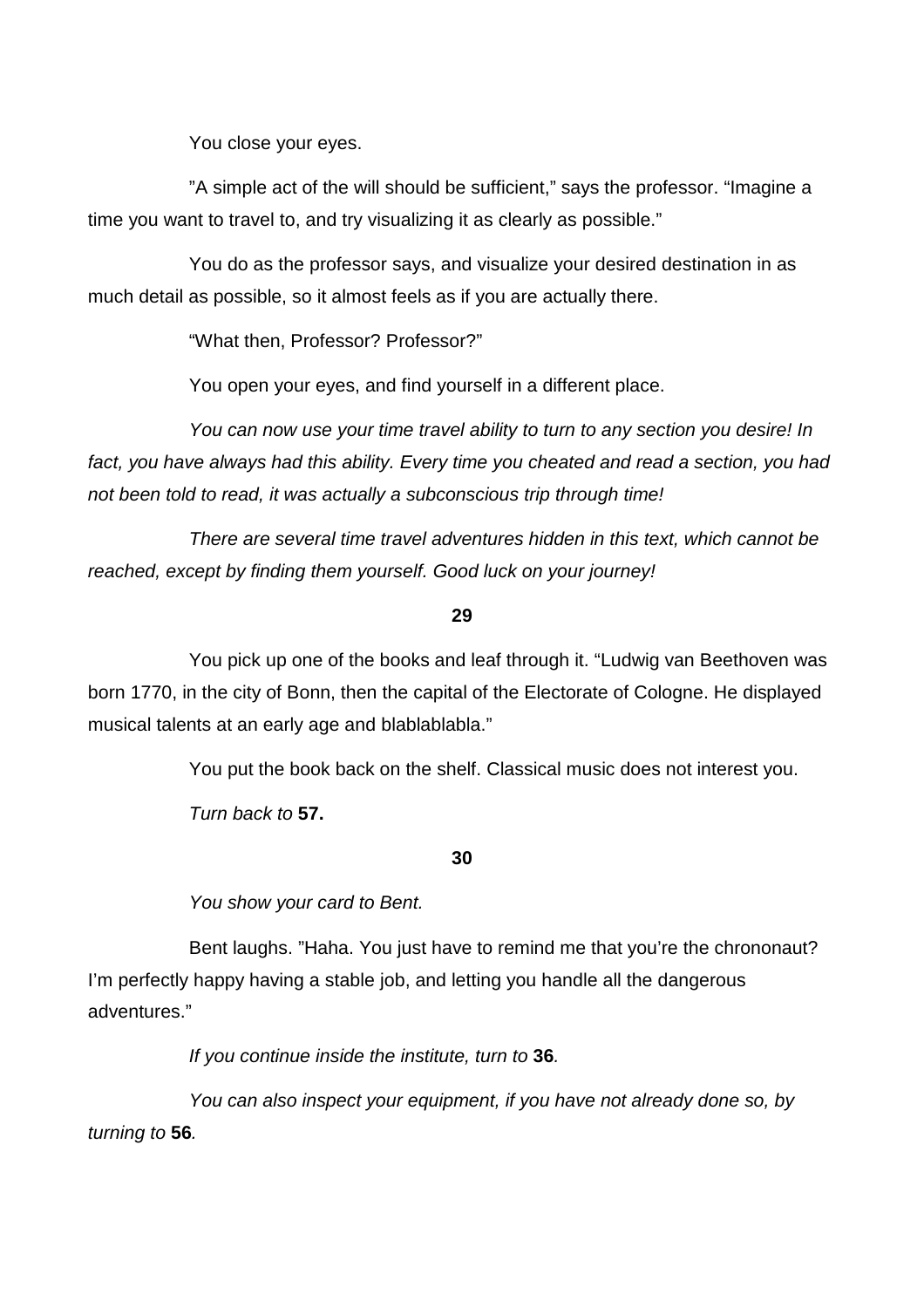You attempt to shoot yourself in front of the institute.

 You produce the Chrono-gun from your inner pocket. A few bystanders look in your direction, but no one seems very surprised that a famous chrononaut is inspecting a piece of chrononautical equipment.

 You take a deep breath, look straight into the thin metal tube, and squeeze the trigger.

 For a moment, there is nothing. Darkness replaces the nothingness, and you sigh, as you realize that you are still conscious. You close your eyes, and open them.

The marble staircase rises ahead.

 $T$ urn to **1** 

#### **32**

You threaten Alex with the Chrono-gun.

You pull the Chrono-gun. "Let me through the door, Alex," you say.

"Okay, calm down," says Alex. "I don't know why you're treating me like this. I thought we were friends."

> If you shoot Alex, turn to **9**. If you go through the door, turn to **4**.

> > **33**

You tell Alex about your experience.

 "Alex," you say. "There is something wrong with the Chrono-machine. It keeps sending me back to the start of the day. Can you let me through the door behind the desk? Maybe I can find some clues back there. "

 Alex hesitates. "Are you sure, that's a good idea? Shouldn't you talk to Professor Halvorsen first? If you're sure, I suppose I can let you through. You just have to promise not to tell anyone."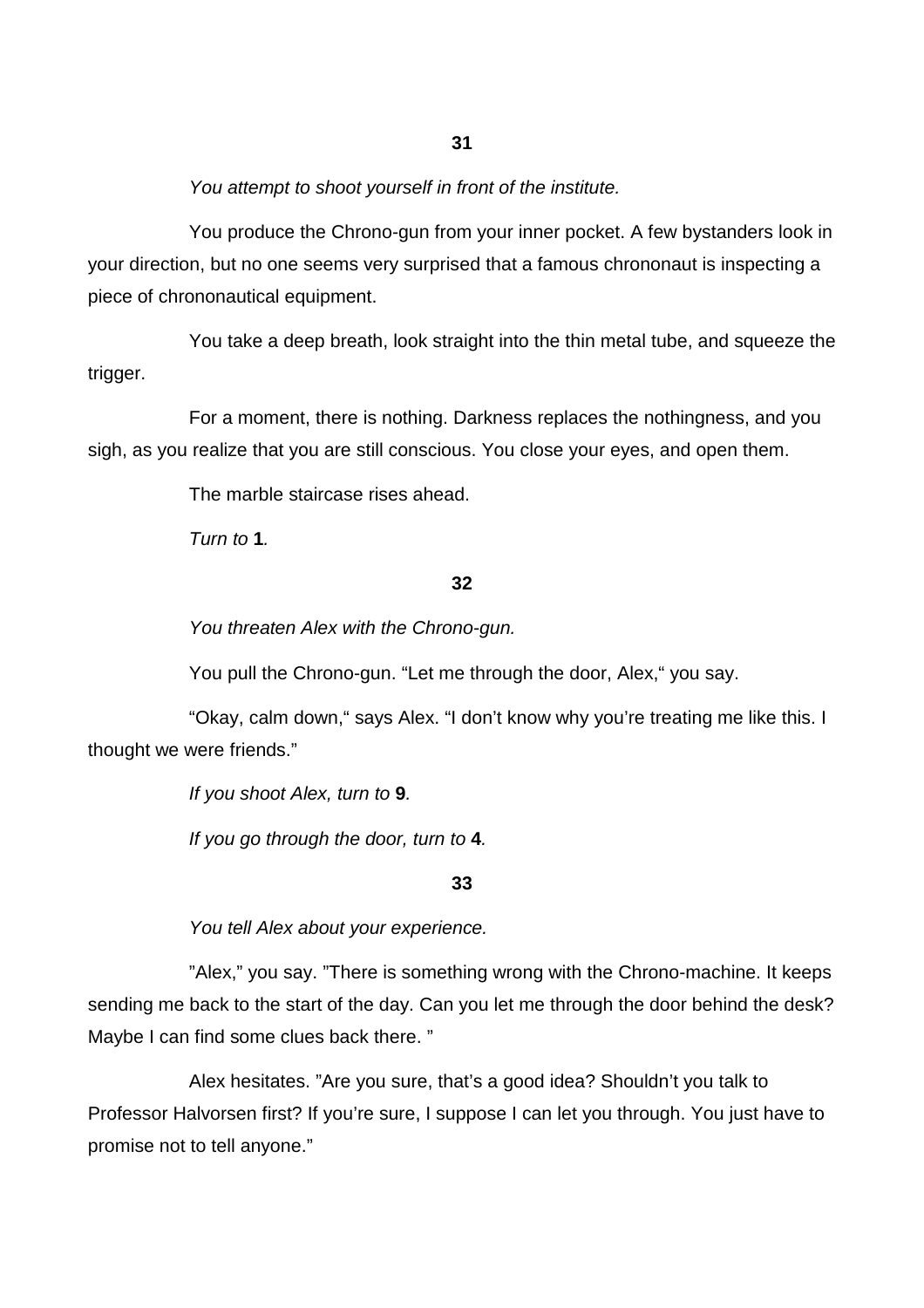If you accept the offer, turn to **51**.

If you would rather continue through the double doors, turn to **42**.

#### **34**

You continue down the corridor, and are soon lost in a labyrinth of identical white hallways. You consider going back to the lobby, but you no longer have any idea how to get there.

You feel a hand on your shoulder. You had not heard anyone approaching. That damn carpet!

You turn around and face a man clad in the blue security guard uniform used by the institute. He is almost half a head taller than you are, and looks like he works out at least six times a week.

"You seem lost," says the guard. "This area is restricted to authorized technicians."

He escorts you back to the lobby, and you decide to move on. Turn to **42**.

# **35**

You show your card to Halvorsen.

"Good, you remembered your card," he says. "I don't think you will need it on your trip, though. Are you ready? "

If you say, you are ready, turn to **60**.

If you would rather not go, turn to **41**.

# **36**

Even though you have worked here for years, you still feel impressed by the majestic atmosphere in the lobby. The floor is polished marble, divided into white, red, and black squares. From the ceiling high above you, a large chandelier lights up the entire room. The domed roof is painted blue, with white clouds, so you almost feel like you are standing outside on a bright summer day.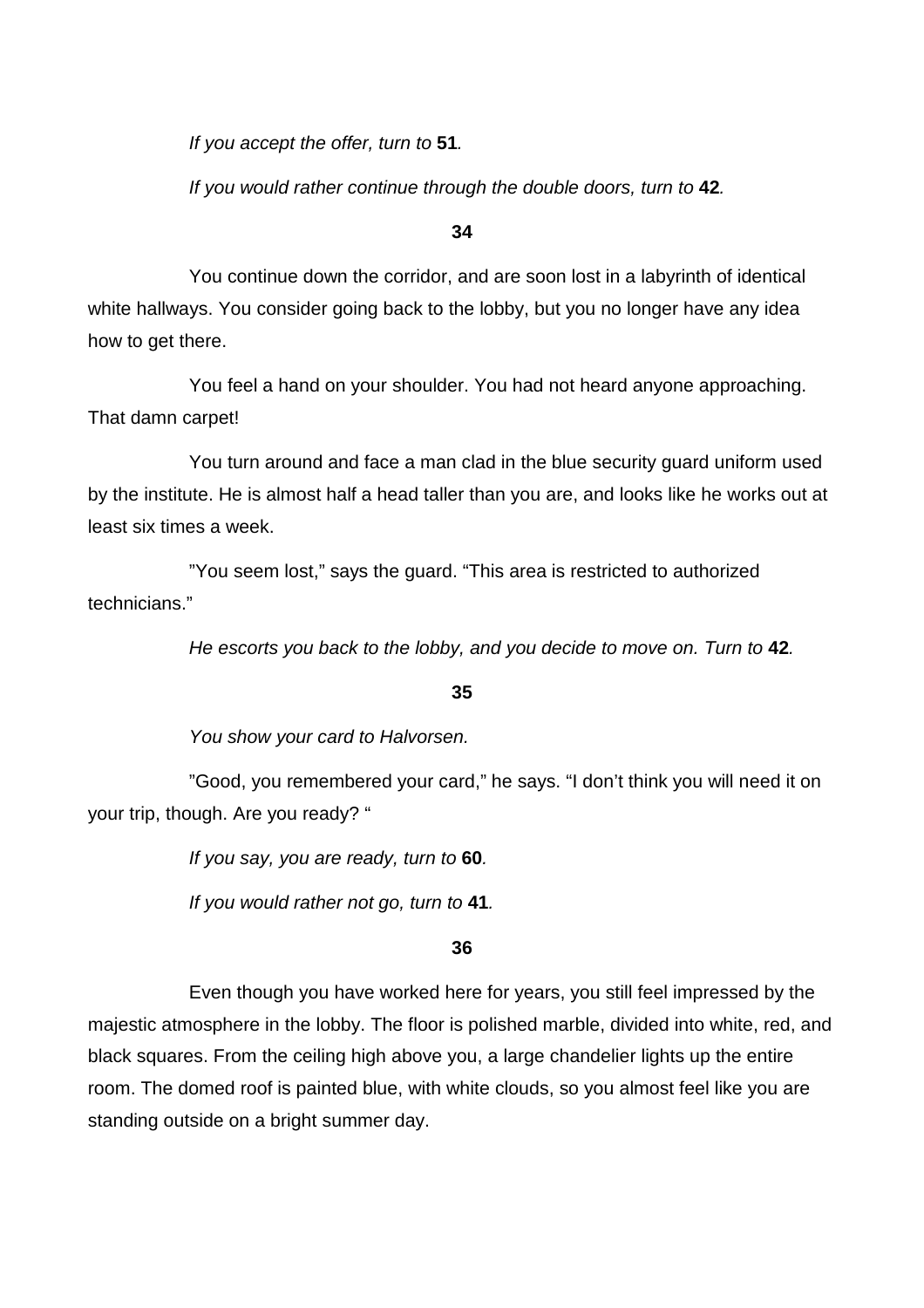At the opposite end of the room, two wide double doors lead to the research wing. To your left, close to the entrance, a secretary sits behind a chrome steel desk. Behind the desk, you can just barely make out the outline of a discreet metal door.

If you continue through the double doors, turn to **42**.

If you would rather stay and chat with the receptionist, turn to **13**.

# **37**

You try the handle, but the door is locked. You probably need to enter a code on the keypad to get through. Since you do not have the code, you decide to continue down the corridor.

Turn to **34**.

**38** 

"Good," says the professor. "I'll make sure to activate the component. Get in the machine, and I'll let you know when everything is ready."

You consider asking the professor why you should trust him, but realize it's pointless. If he cheats you, you can just not trust him the next time.

You sit down in the revolving chair, praying that this will be the last time. The sound of technicians working on the machine penetrates through the wall. After about 10 minutes, you hear the professor through the intercom: "Everything should be working now. You can activate the device by pressing the black button."

You take a deep breath, and push the button. The usual vibrations commence, and you sigh. Then the vibrations subside, and a loud squealing noise replaces them, gradually intensifying, until you feel like your eardrums could burst any minute.

The noise stops abruptly, and there is complete silence. The door slides open. You step out of the machine.

The professor looks sullen. "I hope you're happy now. The instruments show that the entire room has been completely cleaned of all forms of Chrono-radiation. The machine, as I feared, has overloaded. It will take months to prepare it for a new attempt!"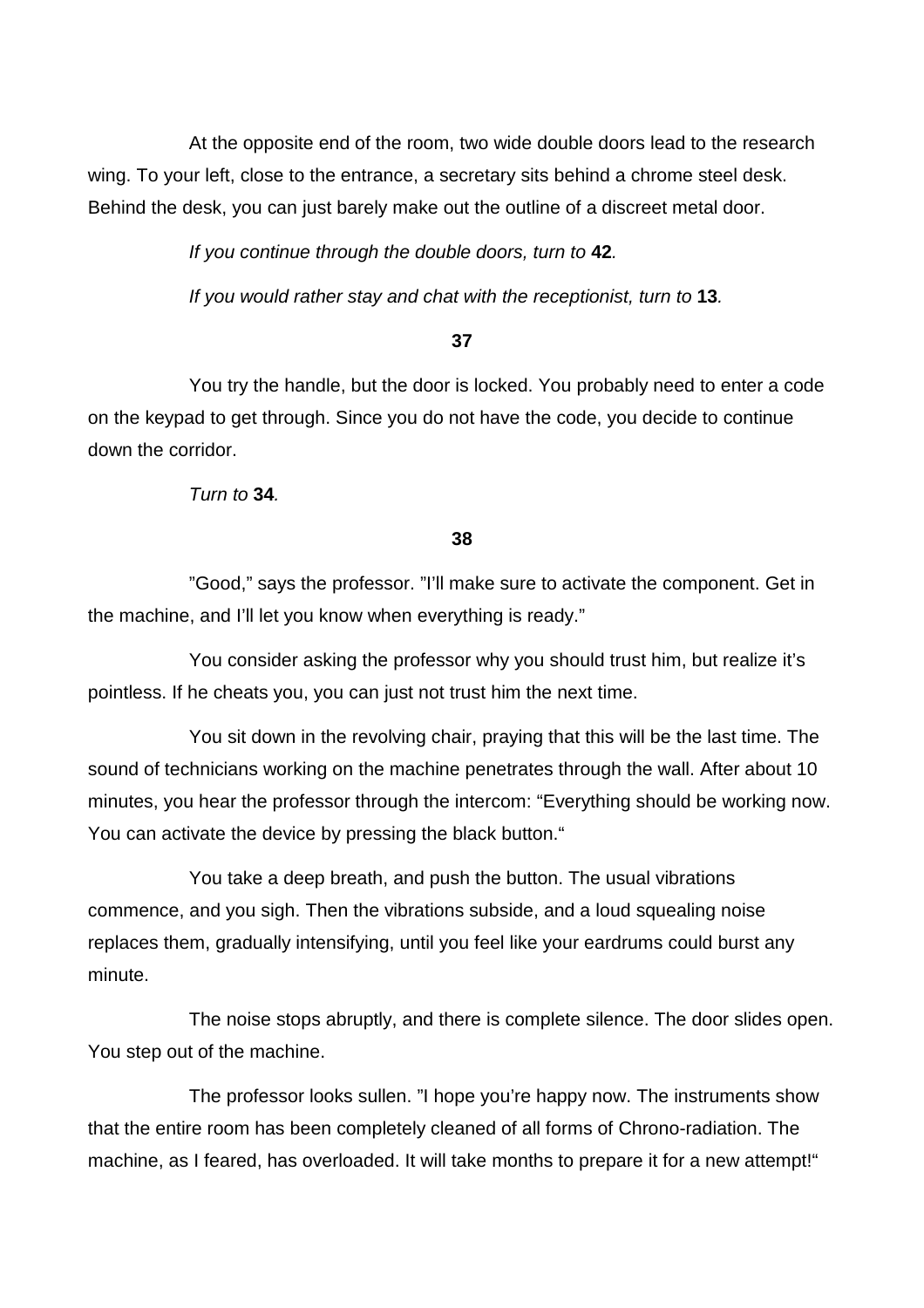You nod. "It will be without me, Professor. I quit. Sorry, but I think I prefer to do something else."

You hand him your card, and he shrugs. "I guess it's for the best. You're too unstable to be a good chrononaut anyway. Good luck."

On your way home, you watch your surroundings, expecting them to start shimmering, but nothing happens. You get home, and collapse into your easy chair.

The next day, the sun is shining. You go for a walk in the park, and take joy in the fact that the day will be new and unique. Tomorrow, there will be another day.

It seems like you have successfully broken out of the time loop, but can you ever be entirely sure? If you ever read this story again, the loop has repeated, and you are still Trapped in Time! To save our poor hero, you must learn to put the past behind you.

#### **39**

"Thank you, sir," says the guard, and disappears down the corridor, without a sound. Just as you are about to step through the door, an alarm blares, and blinking red light fills the corridor. An army of blue security guards overpowers you.

Turn to **14**.

#### **40**

You talk to Bent about your experience.

 "Listen, Bent," you say. "Something is wrong. The time machine keeps sending me back to the start of this day. I'll never get anywhere this way. Do you have any idea what might be going on?"

"Seriously," says Bent. "This isn't just a joke?"

Your expression persuades him otherwise.

 Bent nods slowly. "Well, I'm only a technician, but I've heard rumors that such a thing is possible. Theoreticians have deduced that the Chrono-machine might lead some people to be caught in a Chrono-loop, where they repeat the same time period, over and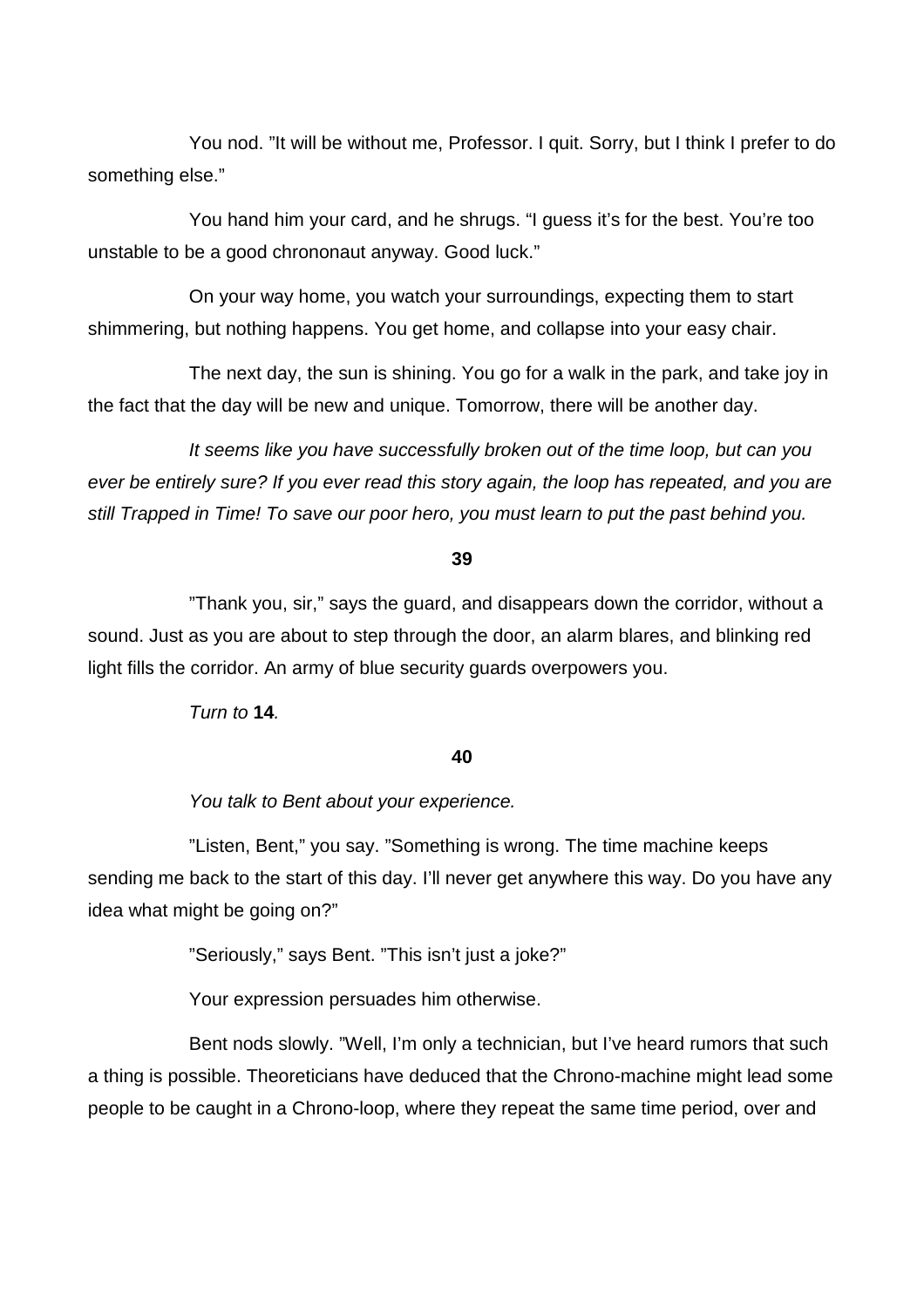over. The theory wasn't taken seriously, but maybe something like that is happening to you?"

 "Thank god. Then I'm not just going mad. What can I do about it? How do I stop the loop?"

 "I don't know," says Bent, and shrugs. "As I said, I'm just a technician. Try asking Halvorsen about it. I've heard that the control room for the Chrono-machine is located behind the reception desk, but you probably need an access code to enter. Maybe you can get the code from Halvorsen? I'm sorry I can't do more to help."

 You thank Bent for his help, and he continues down the stairs. You consider your options. If Halvorsen will not help, maybe you can find some information in his office. You have been there several times before.

You can try asking Halvorsen about the code to the control room, by adding **30** to the section where you first meet him, and turning to the resulting section.

 You can also visit Halvorsen's office by adding **15** to the section where you are in the elevator.

If you continue inside, turn to **36**.

 You can also inspect your equipment, if you have not already done so, by turning to **56**.

# **41**

"I'm actually not feeling well… " you say." Could we maybe put it off to another day?"

The professor frowns. "Are you ill? I suppose you remembered to bring a statement from your doctor, then?"

 You hesitate. He laughs and claps you on your shoulder. "Don't worry. Being nervous is perfectly normal. Just relax, and everything will be fine. Besides, you've signed a contract. If you refuse to do your job, the institute will have no choice but to prosecute you."

If you say, you are ready, turn to **60**.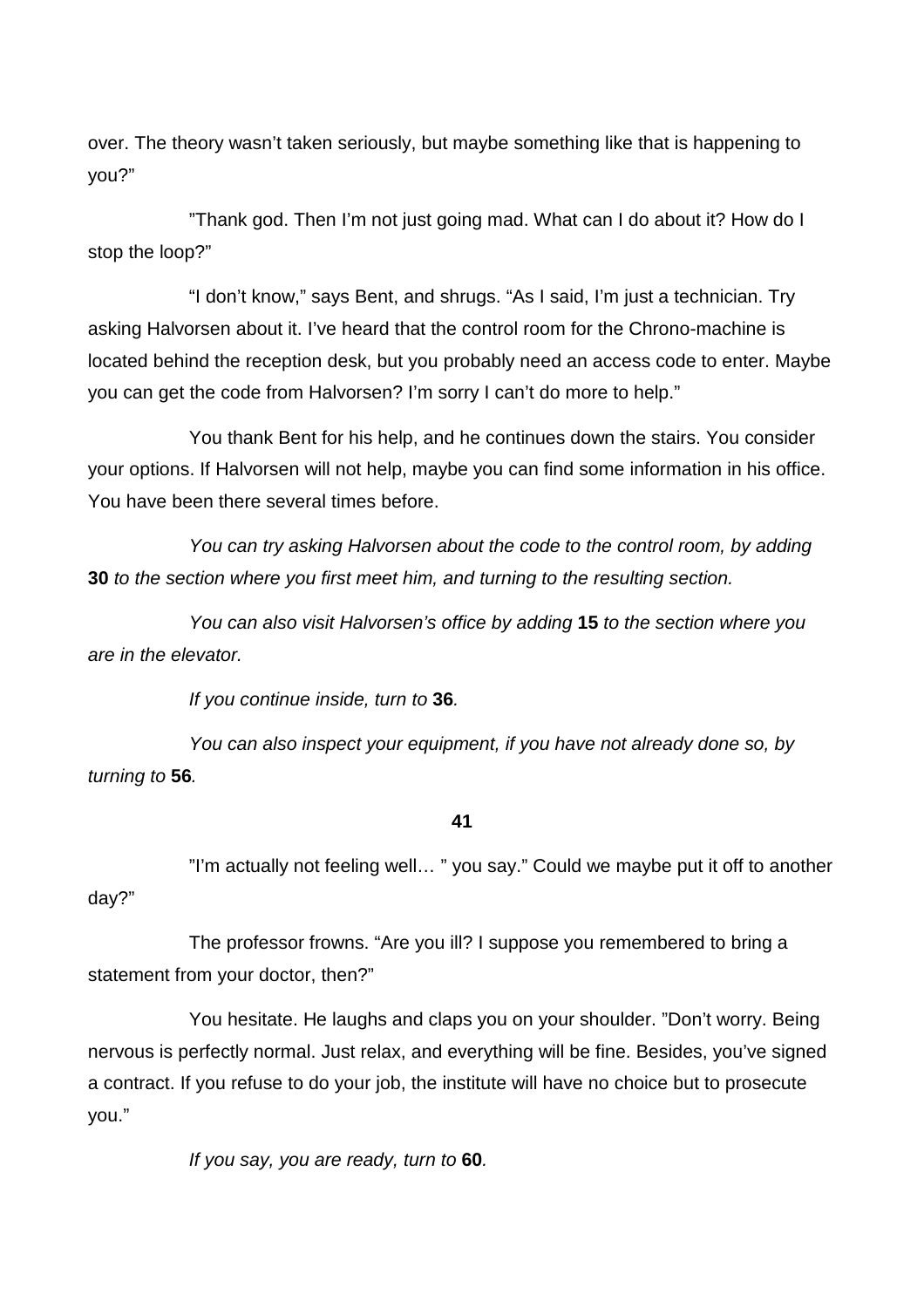If you refuse, turn to **6**.

**42** 

You step through the wide double doors, and continue through the corridors of the institute, towards the elevator. Several of the employees greet you, and wish you luck. You make time to sign a few autographs.

 After a while, you reach the chrome metal door leading to the elevator. The door opens with a low hiss; you enter, and press the button for the basement. The basement of the institute is filled with laboratories, and stretches for many kilometers beneath the streets of Copenhagen.

 The elevator starts moving downwards, faster and faster, until you are almost weightless. It brakes, and the deceleration makes you feel like you weigh a ton. You grit your teeth.

The door opens, and you step out into the basement.

Turn to **25**.

# **43**

You threaten Alex with the Chrono-gun.

You pull the Chrono-gun, and Alex gasps. "What the hell is that? Do you mind putting it away? I don't like being threatened, even if it's just a joke."

If you shoot Alex, turn to **9**.

If you pretend it was just a joke, turn back to **13**.

# **44**

You show your card to the guard.

The guard looks at the card, and nods. "I respect what you're doing for Denmark, Sir, but this area is still restricted to authorized technicians."

He escorts you back to the lobby, and you decide to move on.

Turn to **42**.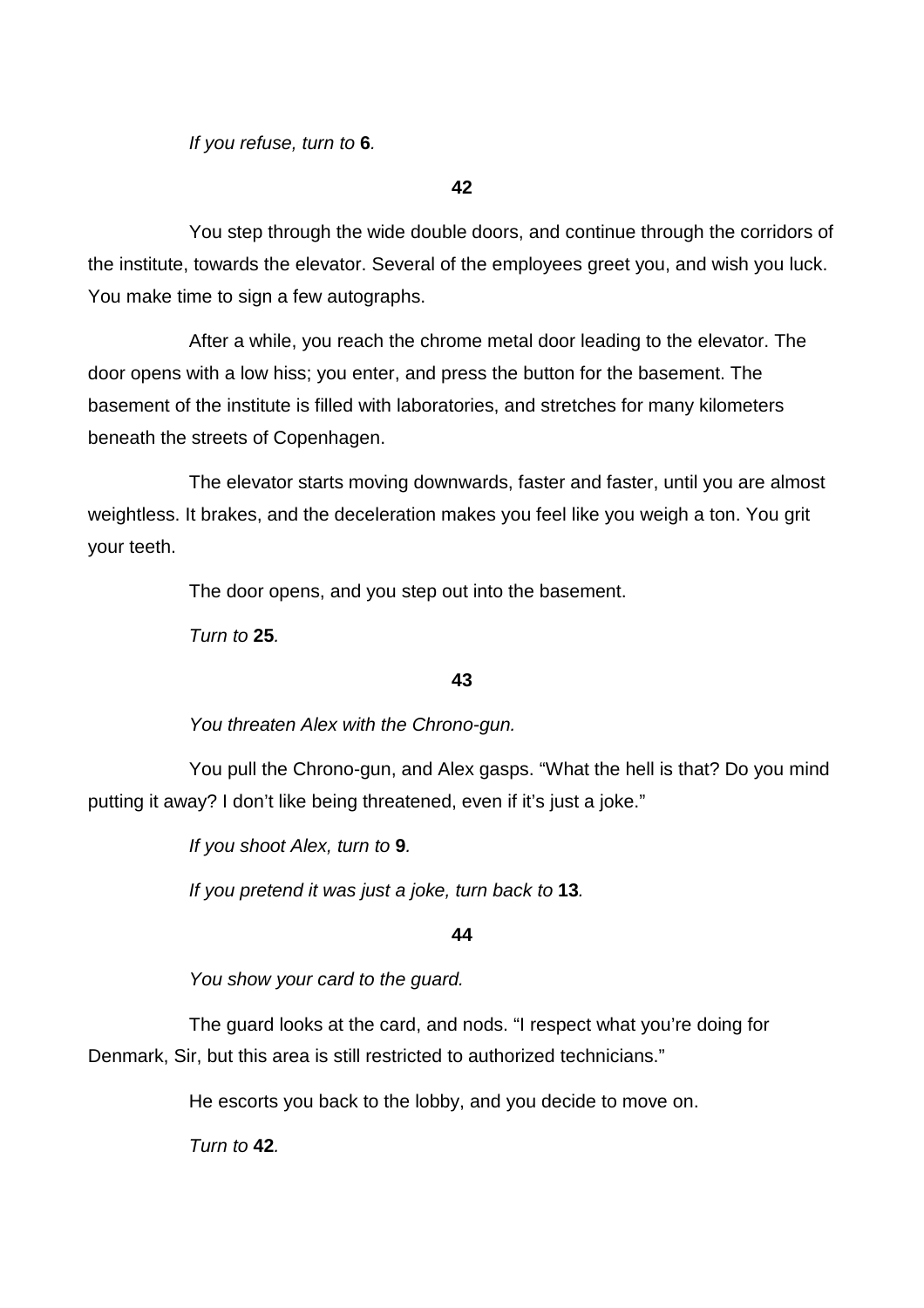#### You tell Halvorsen about your experience.

"Professor, I think there is something wrong with the machine. I've already made one Chrono-trip, and it just sent me back to the beginning of this day. Perhaps the settings are wrong?"

Halvorsen laughs. "It sounds like you just had a bad dream. It's perfectly normal to be nervous the first time. Just relax, and remember your training. Everything is going to be ok."

"It didn't feel like a dream…"

 "Listen," says the professor, and smiles. "I've personally inspected the machine, and it's completely impossible for it to only send you back a few hours. Even if I was wrong, the machine would have travelled back in time with you, and would no longer be in the room. It's right there. See for yourself."

 The egg-shaped machine is sitting in the middle of the room, waiting for you. Perhaps he is right. Maybe it's just stress. It felt so real, though…

If you say, you are ready, turn to **60**.

If you try to get out of it, turn to **41**.

#### **46**

You talk to Alex about your near-death experience.

"I died, Alex," you say. "I've been to the other side, and returned."

Alex looks at you. There is a long pause. "Are you okay?"

"But even death could not free me. Life is an eternally repeating wheel. Perhaps this is what the Buddhists mean, without knowing it themselves."

 "You're a bit weird today," says Alex. "If you act like this around Halvorsen, you might be declared unfit."

Turn to **13**.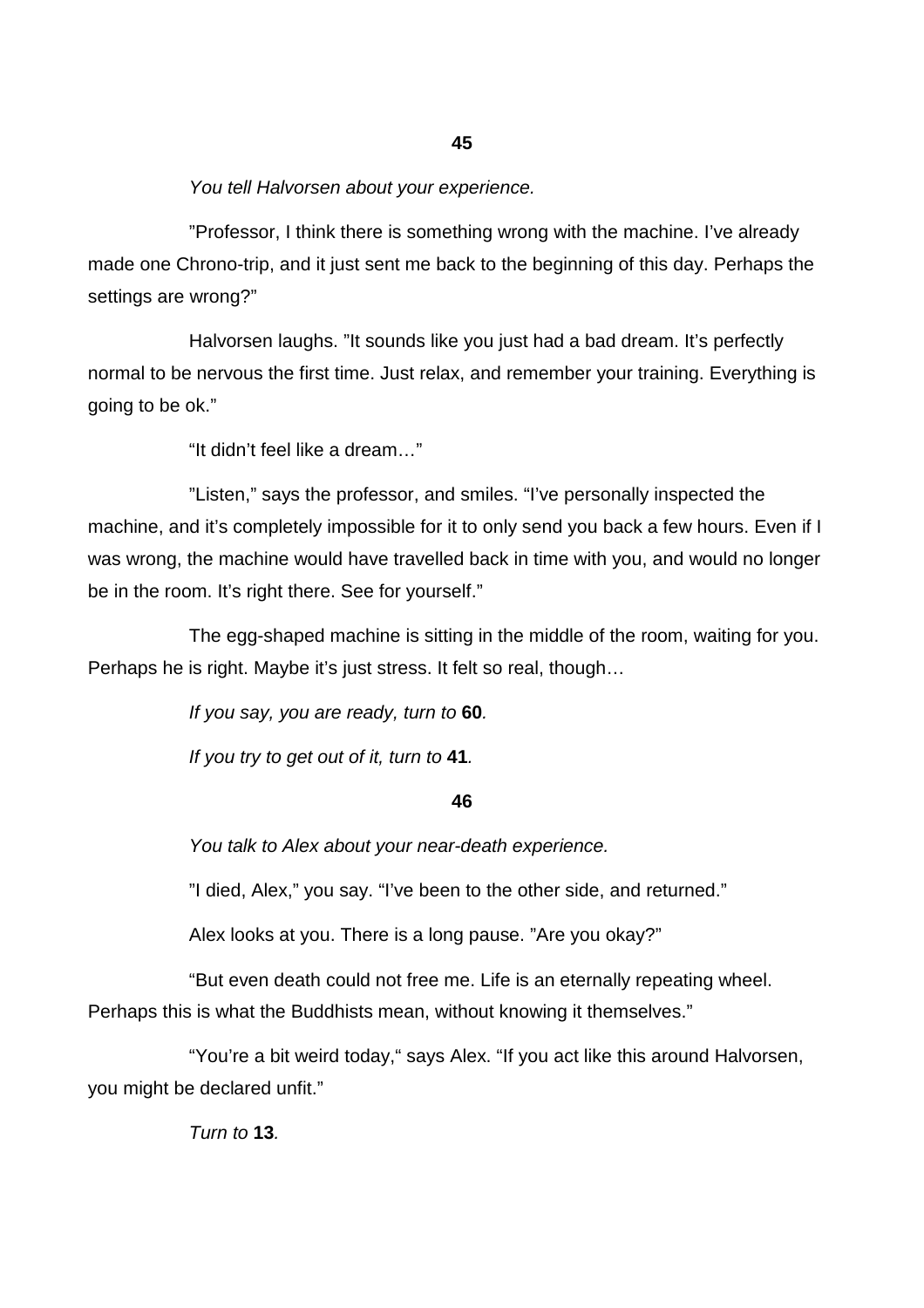You turn on the computer, and a message appears on the screen: "Enter Password." Damn it.

If you can guess the password to Halvorsen's computer, then take the sum of the digits contained in it, and turn to the corresponding section. If, for example, you believe the password to be 'Pasword1234', you should turn to section **1**+**2**+**3**+**4** = **10**. If you guess correctly, the resulting section will congratulate you in cursive.

Otherwise, turn back to **57**.

**48** 

 You are in the age of chivalry, on a meadow covered in colorful tents. From the tops of the tents, pennants are swaying in the wind. Knights in shining armor are walking and riding everywhere, and rows of benches are ready for the spectators. Clearly, a big tournament is about to take place.

If you participate in the tournament, turn to **59**.

 If you just watch, you have a great time, but do not experience anything important. When you get tired of medieval times, you can use your time travel ability to turn to any other section.

#### **49**

You enter the code for the door.

You enter the code from Halvorsen's computer, and the door opens with a soft click. The room behind it seems to be some kind of storage for experimental equipment. It is definitely not a control room, anyway.

Most of the equipment seems intended for use in a lab, but several objects have obvious military applications. There have been rumors in the media that the government is funding research into Chrono-weaponry, but you always assumed it was just slander.

Most of the weapons are too big for you to take with you, but on one of the shelves, you find a discreet gun, which, according to the description, is an experimental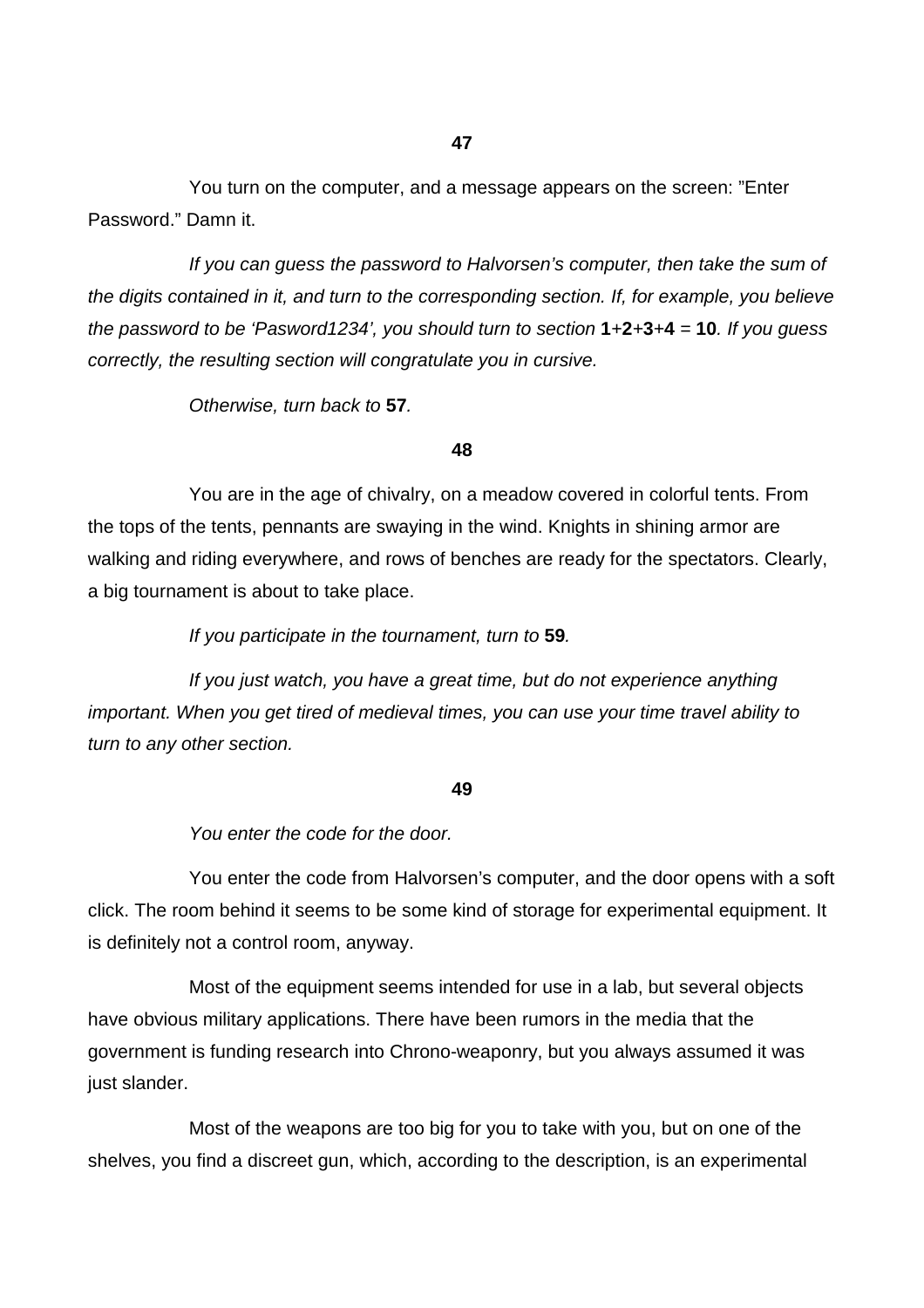Chrono-gun. It consists of a thin metal tube with a trigger. It is apparently capable of teleporting parts of the targets tissue to random time periods.

When you meet someone, you can attempt to threaten him or her with the Chrono-gun, by adding **30** to the section, and turning to the resulting section.

Unfortunately, you **cannot** use the gun in the basement of the institute, due to Chrono-interference from the equipment.

You decide to continue down the corridor. Turn to **34**.

# **50**

You threaten Bent with the Chrono-gun.

Bent puts his hands in the air, and laughs nervously. "A Chrono-gun! Where on earth did you get that? I had no idea you had clearance for that kind of stuff. This joke is in bad taste, you know. Chrono-weapons aren't toys."

If you shoot Bent, turn to **16**.

If you put away the gun, and enter the building, turn to **42**.

**51** 

You step into a long white corridor, lit by fluorescent tubes. A beige carpet covers the floor, rendering your steps almost completely silent. Unfortunately, this also means you have no idea if anyone else is nearby.

 A bit farther, down the corridor, you see a white door, almost indistinguishable from the surrounding wall. Next to the door is a code panel.

If you attempt to open the white door, turn to **37**.

If you continue down the corridor, turn to **34**.

# **52**

You are in a trench, along with a multitude of dirty and weary soldiers. Artillery grenades explode above your head. The mood is tense. You pass the time playing cards with some of the guys.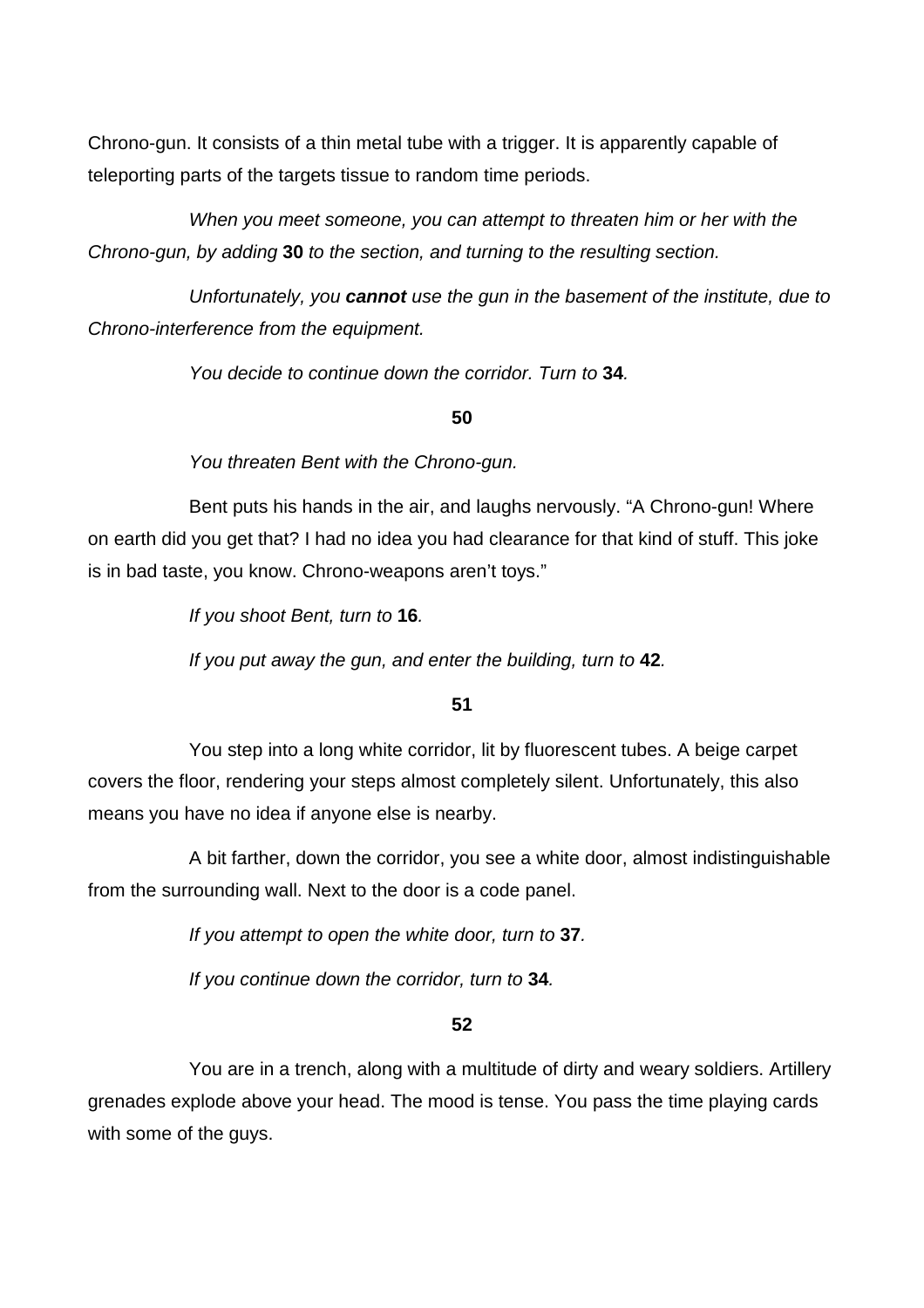A dogged officer approaches. "This is it, boys. We've been ordered to assault the German position. Be ready in ten."

If you use your Chrono-gun during the assault, turn to **71**.

If you prefer the authentic experience of participating in World War I, turn to

**18**.

# **53**

You talk to Bent about your near-death experience.

Bent sees your expression, and the greeting dies on his lips. "Is something wrong?"

 "I'm trapped, Bent," you say. "No matter what I do, I keep returning to the start of the same day. I've tried everything."

Bent nods slowly. "Well, I'm only a technician, but…"

 "I've been in the control room!" you yell. "I tried to sabotage the machine, but it's no good. The day repeats anyway. Halvorsen refuses to take me seriously. He says it's just stress, and that you have no idea what you're talking about."

 "Okay, calm down," says Bent. "If the Chrono-machine isn't the cause, it must be some kind of Chrono-radiation. I know there is an experimental component in the Chrono-machine, which is capable of removing Chrono-radiation. I helped install that one myself, so Halvorsen can't deny it."

 "Thanks, Bent. I'll look into it. And stop saying 'Chrono' all the time, damn it. It's called TIME! It's a fucking time machine!"

 "Sure, sure," says Bent, and shakes his head. "No reason to be so unprofessional."

You continue up the stairs.

 The next time Halvorsen refuses to take you seriously, you can tell him what Bent said, by adding **7** to the section, and turning to the resulting section.

Turn to **36**.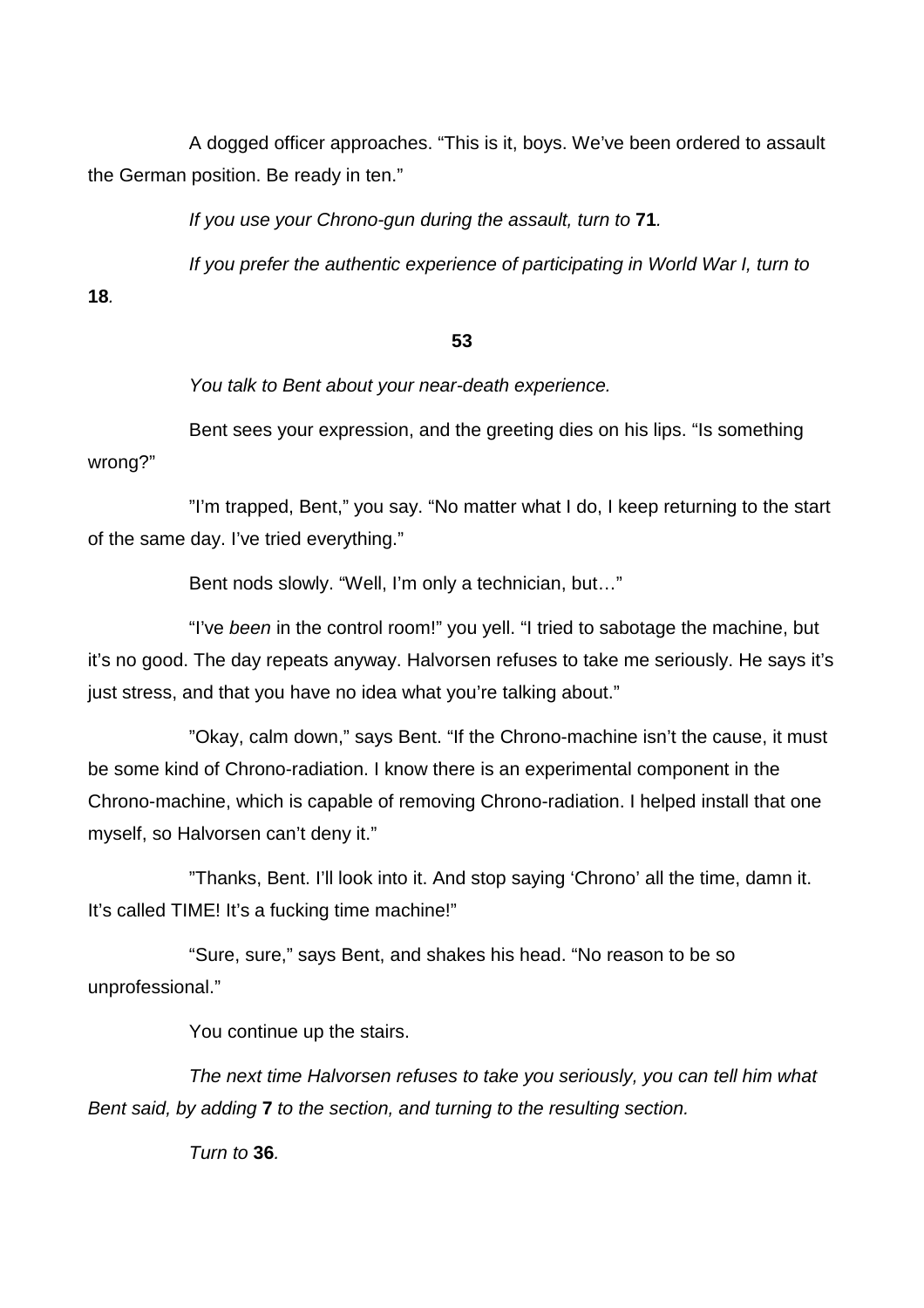# You tell the guard about your experience.

"You have to let me pass," you tell the guard. "The time machine keeps sending me back to the start of the day. If I can just get to the control room, I might be able to figure out what's wrong."

 His expression is like set in stone. "That's very interesting, Sir, but this area is restricted to authorized technicians."

He escorts you back to the lobby, and you decide to move on. Turn to **42.**

# **55**

# You ask Halvorsen about the code for the control room.

 "Professor, I spoke to Bent. He says it's possible that I'm trapped in a Chronoloop, which keeps sending me back to the start of the day. Supposedly, there are theories which predict it."

 Professor Halvorsen sighs, and shakes his head. "Oh, Bent, really. He is a good technician, but he overestimates his theoretical skills. I know those theories, but the calculations are complete nonsense. The theoretical topology is not at all renormalizable."

 "Bent says the control room for the Chrono-machine is behind the reception desk. If you just give me the access code, I can check it out myself."

 "You should stop listening to Bent's crazy ideas. You're just nervous, and had a bad dream. That's perfectly normal. Take a deep breath. Good. That helped, right? Are you ready to get started now?"

If you say you are ready, turn to **60**.

If you refuse, turn to **41**.

#### **56**

You are dressed in your usual working clothes: A silver chrononaut jumpsuit, with the logo of the institute sewn onto the left side. The logo is a stylized picture of a sun watch, formed of metallic threads, glinting in the sunlight.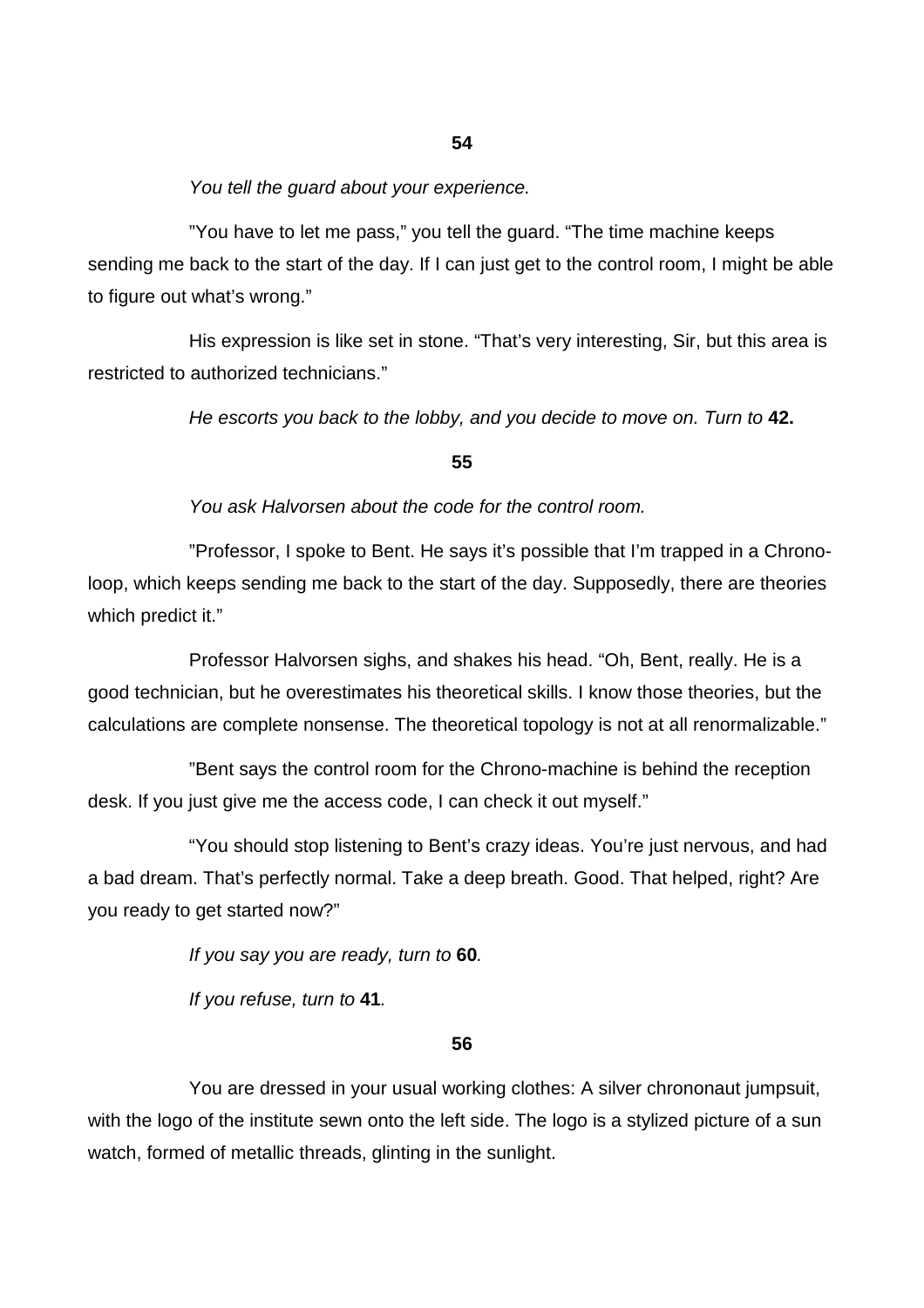You put your hand into your pocket, and note that you have remembered your ID card: Laminated cardboard, with the logo at the top right corner. At the center of the card is the text:

 $(Put your name here!)$ 

Chrononaut"

A card like that demands respect everywhere in Copenhagen, and many stores offer special deals for chrononauts.

Whenever you talk to someone during this story, you can try showing him or her the card, by adding **10** to the number of the section, and turning to the section with the resulting number. If it is possible to use the card at that time, the resulting section will start with a statement to that effect, in cursive writing.

You can enter the institute, by turning to **36**.

 You can also chat with one of the other employees, if you have not already done so, by turning to **20**.

**57** 

You visit Halvorsen's office.

You decide to visit Halvorsen's office, before moving on to the basement. You press the button for the floor in question, and the elevator starts moving.

 The office is located at one of the top floors, with an amazing view of Copenhagen. It would probably be a nice room if it were not for the mess. Books and papers are everywhere. In the center of the room is an impressive mahogany desk, with a state-of-the-art MacBook Ultimate. Papers cover the rest of the desk. Bookshelves hide the walls, containing books about almost every topic imaginable. Finding any useful information in here will not be easy.

> If you look in the desk drawer, turn to **3**. If you turn on the computer, turn to **47**. If you inspect the shelves, turn to **10**.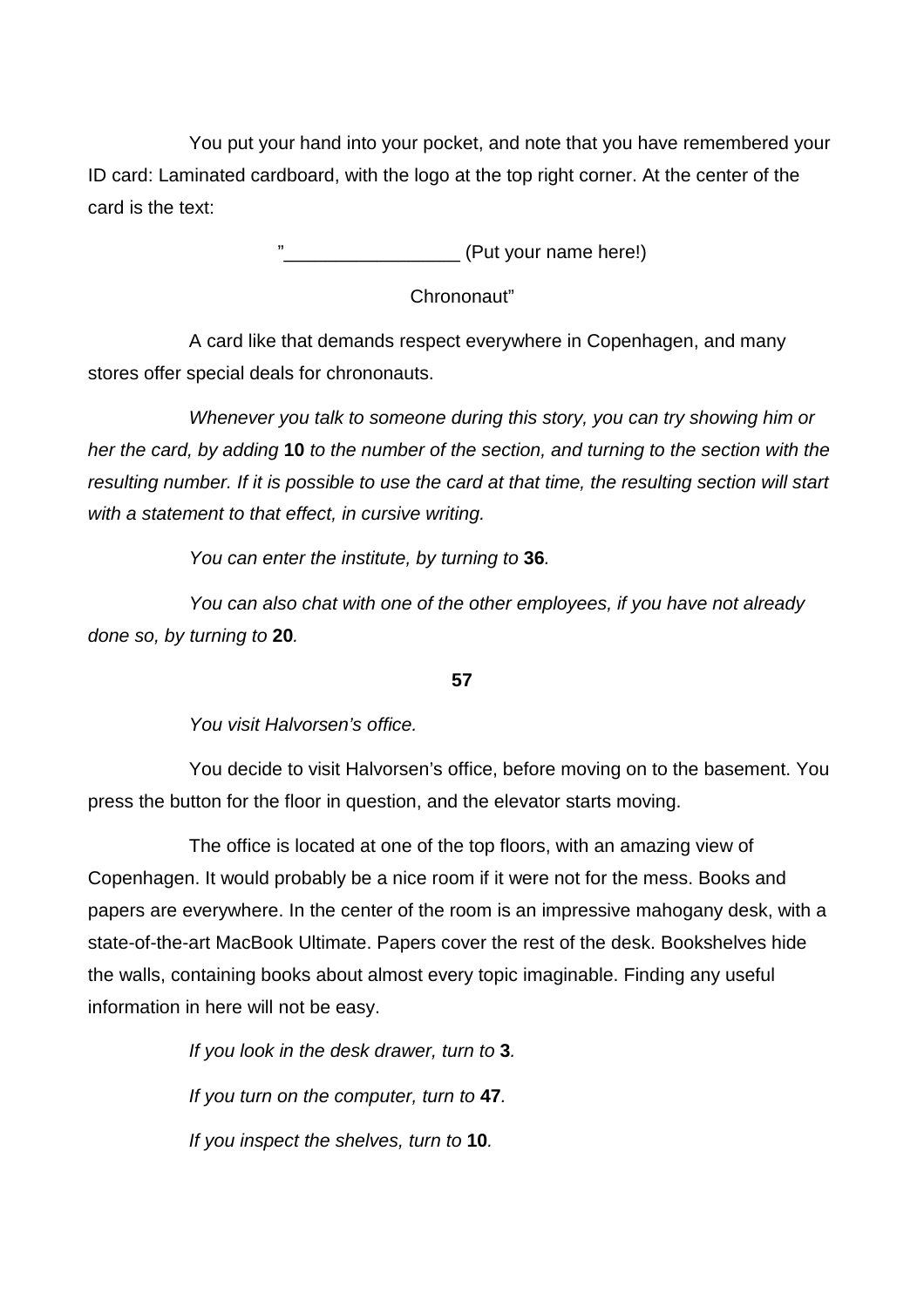If you leave empty-handed, turn to **25**.

# **58**

# You tell the professor about your near-death experience.

 You put both your hands on the professor's shoulders. "I'm trapped, Professor. The day keeps repeating, over and over. I've tried everything to make it stop. I blew up the machine. I died, and returned to life. I've heard all your stupid excuses, countless times. Don't say it's just stress. Bent says that time-loops are theoretically possible. What can we do?"

 The professor opens his mouth, but closes it again. He licks his lips. "I don't know what to say… I've never seen you like this before. Are you sure it's not just s…"

Your murderous look stops him.

 "Okay, let me think. Some theoreticians have claimed that too much Chronoradiation could lead to people travelling through time by themselves. You have been exposed to a lot of radiation during training…"

"How do we stop it?"

 The professor smiles, and slowly removes your hands from his shoulders. "Calm down. If those theories are correct, the effect will go away by itself once the Chronoradiation disappears. It probably won't happen more than once or twice again. How about you get in the machine, and we'll see if it doesn't work out this time?"

> If you agree, turn to **60**. If you refuse, turn to **41**.

# **59**

This time adventure starts at **48**.

You manage to steal a set of armor from one of the tents, and sign up as Sir Rosencrantz of Denmark! You borrow a horse and a lance, and learn that you have to fight the black knight in the first event.

If you use modern technology to cheat, turn to **22**.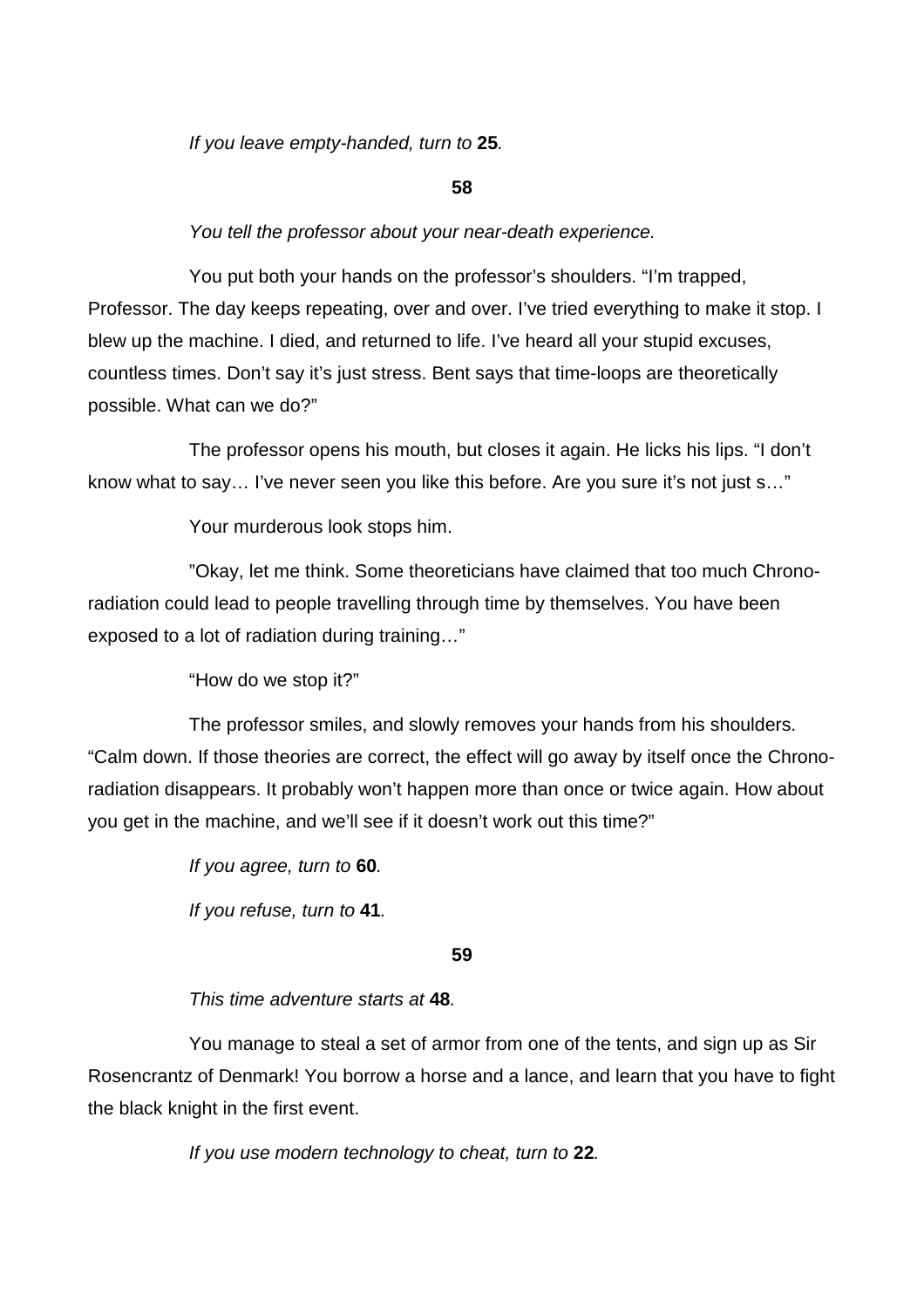If you try to win honestly, turn to **72**.

**60** 

 Professor Halvorsen snaps his fingers, and a technician appears. The technician pushes a button, and a crack appears on the surface of the blank metal egg. The crack grows, and turns into an opening large enough for an adult to enter.

 Professor Halvorsen shakes your hand. "Good luck on your journey. It's an honor to have you testing the machine. I look forward to hearing about your experiences, when you return."

 "Thank you, Professor," you say. "This journey wouldn't be happening if it wasn't for your work. The honor is entirely on my side."

 You straighten your back, and enter the Chrono-machine. The opening closes behind you. Instrument panels cover the inner wall. In the middle of the room is a revolving chair, from which you can service all the panels. You sit down in the chair. The professor's voice sounds over the intercom.

 "Are you ready in there? We have already calibrated the measuring equipment. You can start the machine by pushing the red button at panel b17. Go for it, whenever you are ready."

 You take a deep breath, and push the button. At first, nothing happens. Then the machine begins to vibrate. You feel dizzy.

 You hear the professor over the intercom again. "Something is wrong. The instruments show severe Chrono-interference. We'll have to stop the machine."

"Is there something I can do, professor?" you ask.

 "Yes, try to stop the machine from your side. You'll have to push … skrsksrsksrsrk."

 The professor's voice disappears. You try to get up, but the dizziness overpowers you, and you fall back onto the chair. The walls start shimmering, like a mirage when you get too close. You reach out to touch them, and they pop, like the surface of a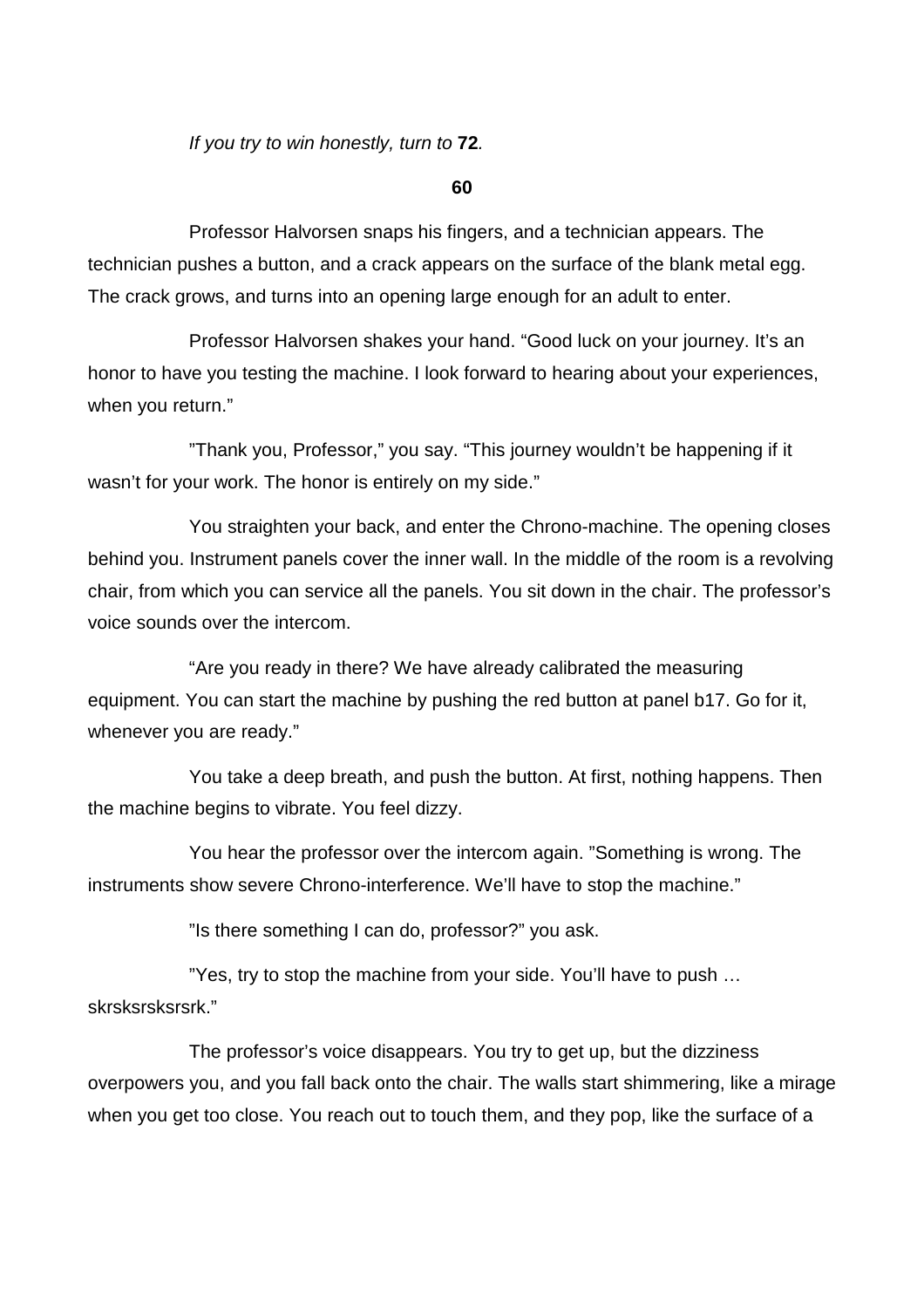soap bubble. Your surroundings disappear entirely, and you feel like you are falling through the darkness.

 You blink, and find yourself on solid ground. Ahead, you see the entrance to the institute. You look at your watch: Morning. The exact same time when you showed up at the institute earlier! It makes no sense. The machine should have sent you to an entirely different time period.

 You are back at the start of the story, but you now have more options than you did the first time. Whenever you meet someone, you can try telling that person about your experience by adding **20** to the number of the section, and turning to the section with the resulting number.

Turn to **1**.

#### **61**

Freem! The Chrono-gun digs a hole through the torso of the guard, so you can see the wall behind him. He collapses. With his last breath, he manages to push a button on his belt. An alarm starts, and blinking red light fills the corridor. An army of blue security guards overpowers you.

Turn to **14.**

# **62**

You are in the dinosaur age, in a moist jungle, filled with all kinds of dinosaurs, and prehistoric insects. Suddenly, a ravenous Velociraptor jumps out from the undergrowth, and attacks. You grab it by its feathers, and slam it against one of the nearby trees, which is not very hard since a Velociraptor was actually only about the size of a dog (and had feathers). While the Raptor struggles to get back on its feet, you pull the trigger, and half its body disappears in a cloud of subatomic particles. You blow into the tube of the Chrono-gun, just for effect.

You continue exploring the prehistoric jungle, and soon after arrive at a clearing, where a majestic Triceratops is eating the various jungle plants. While you are watching the peaceful animal, you hear a roar that makes the ground shake, and causes rings to appear in the puddles of water. Trees topple, and a ferocious Tyrannosaurus Rex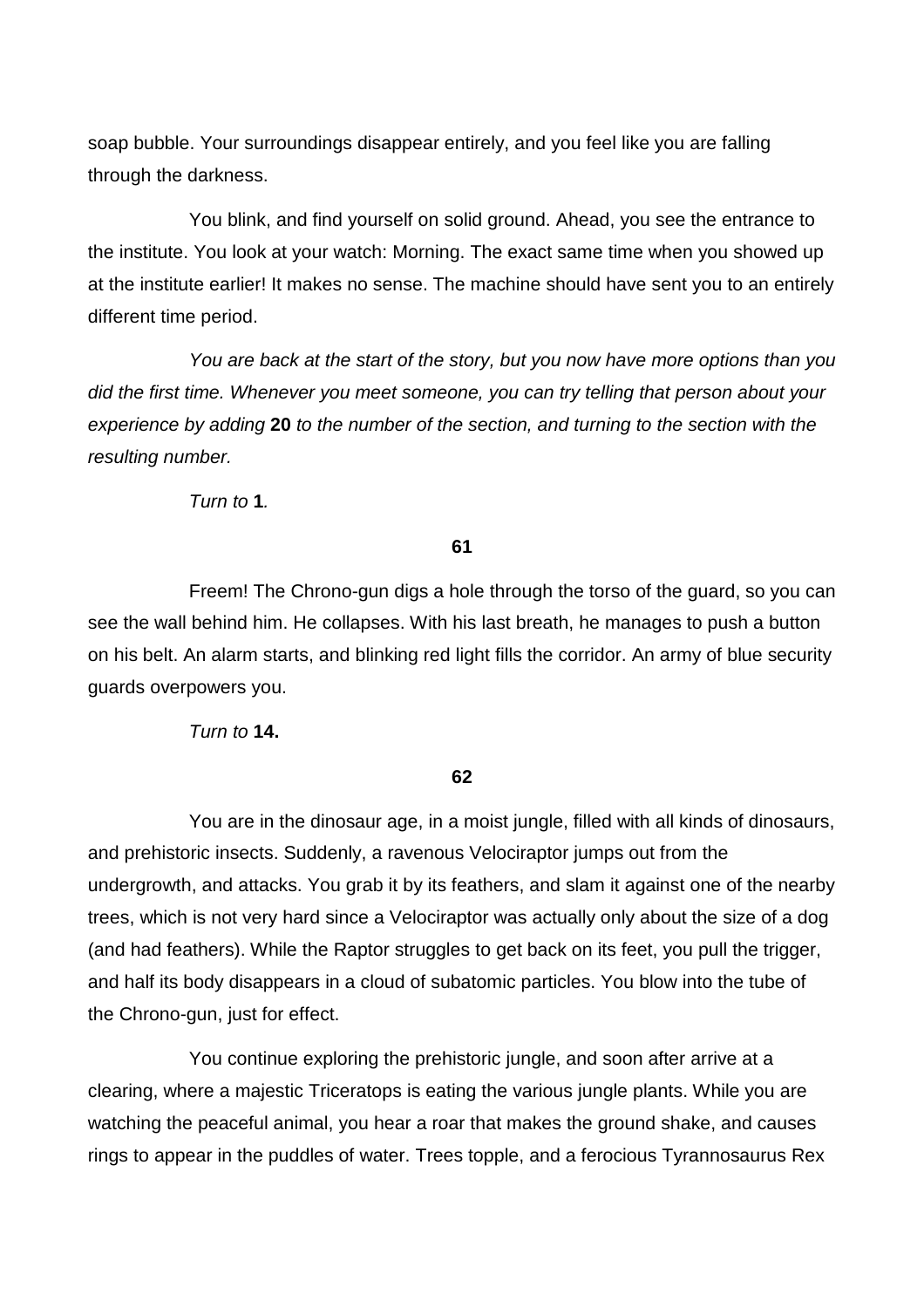steps into the clearing. The Triceratops tries to escape, but one of its front legs is stuck in a root.

> If you attempt to rescue the Triceratops, turn to **24**. If you let nature take its course, turn to **21**.

> > **63**

This time adventure starts at **70**.

 You put your hand on your heart, and gasp audibly. "What an amazing painting, my good man. I've never seen such energy in the interplay between the colors. You have truly caught the … uh … special idiosyncrasy of Vienna. Your talent is remarkable. I strongly recommend that you spend all your time pursuing your career as a painter."

 Hitler's face lights up, and he shakes your hand. "A thousand times thank you! You have exceptional taste. All my friends tell me that my paintings are mediocre, but I always thought they just had bad taste. You have restored my confidence."

 Unfortunately, it does not take long for Hitler to discover that he truly is without talent. The false hopes you gave him make him even more evil and bitter. World War II becomes much worse.

If you stay in the new Europe, and try to make amends for the damage you have done, then your story ends here. Otherwise, you can use your time travel ability to turn to any other section.

**64** 

You threaten the guard with the Chrono-gun.

 The guard slowly puts his hands in the air. "Calm down, Sir. Think about what you are doing. It's not too late to change your mind. Give me the gun, and we will pretend this never happened."

If you order the guard to escort you to the control room, turn to **7**.

If you shoot the guard, turn to **61**.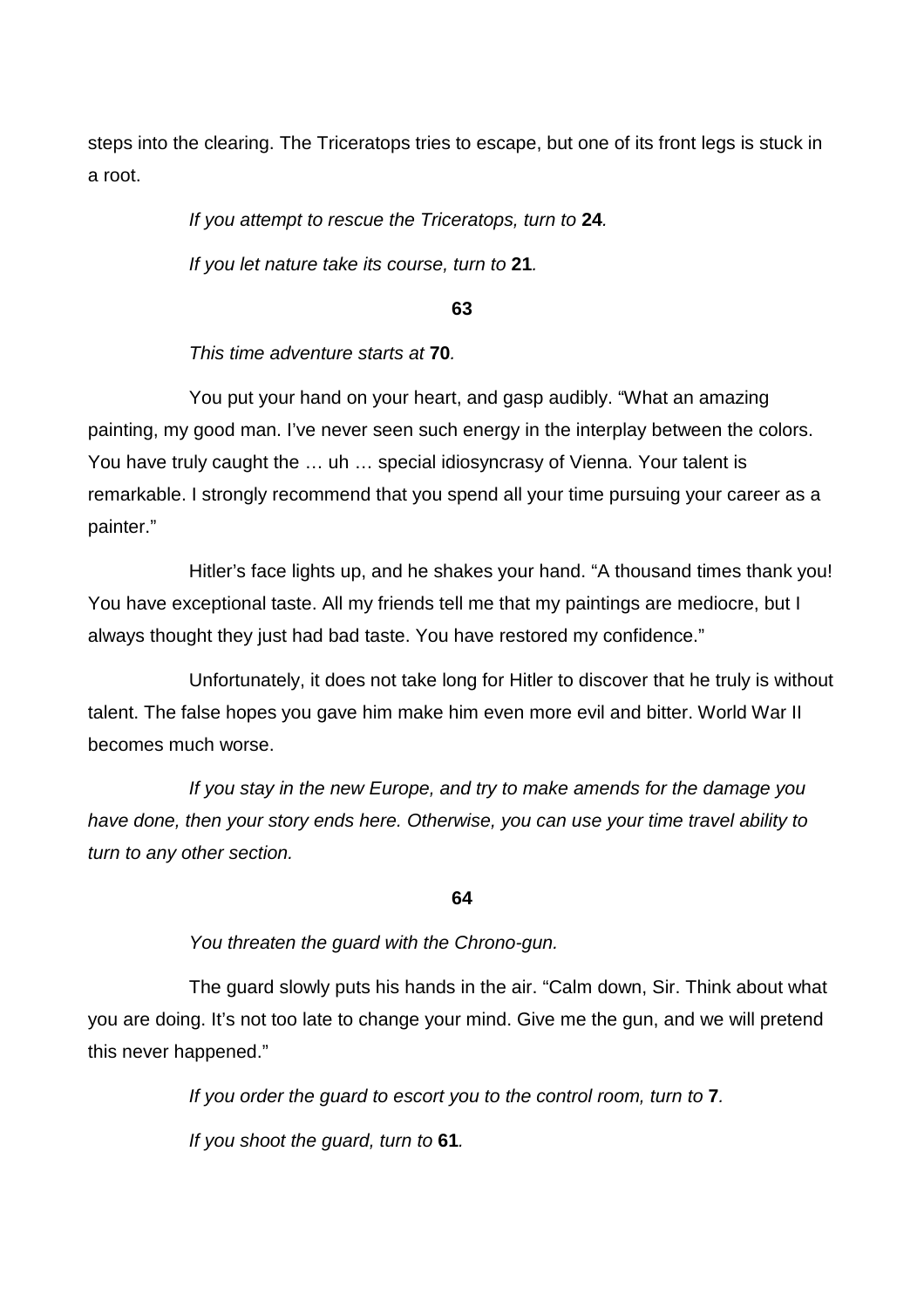If you give him the gun, turn to **5**.

#### **65**

# You tell the professor what Bent said.

"Fuck you, Professor Halvorsen!" you yell. Several technicians stop taking notes, and look at you. "I've repeated this day more times than I can count. It won't pass by itself. Bent says the machine has a component that removes Chrono-radiation. Don't deny it. I suggest we use it."

There is a long pause, and then the professor nods. "If it can't be any different. I'm just afraid it might overload the machine, and we will have to cancel the journey."

"I don't know what Bent has been telling you, but nothing in the theories predicts 'time loops'. It's correct that some theoreticians believe that Chrono-radiation can cause spontaneous time travel, but in that case you should be able to travel to any point in time you want. That's why I assumed you were imagining it, when you said that the same day keeps repeating. If Chrono-radiation is truly the issue, you must be subconsciously choosing to travel back to the start of the same day. If you are interested, I can try to teach you how to control your destination."

If you insist on having the Chrono-radiation removed immediately, turn to **38**.

If you want to test the professor's hypothesis, turn to **28**.

**66** 

 You sit down in the revolving chair, safe in the knowledge that this time will be different. The opening in the wall closes, and the professor speaks through the intercom: "Are you ready in there? We have already calibrated the measuring equipment. You can start the machine by pushing the red button at panel b17. Go for it, whenever you are ready."

You push the button. The machine begins vibrating, faster and faster.

 "What the hell?" says the professor. "The frequency is way too high. It can't be true! We just calibrated the machine."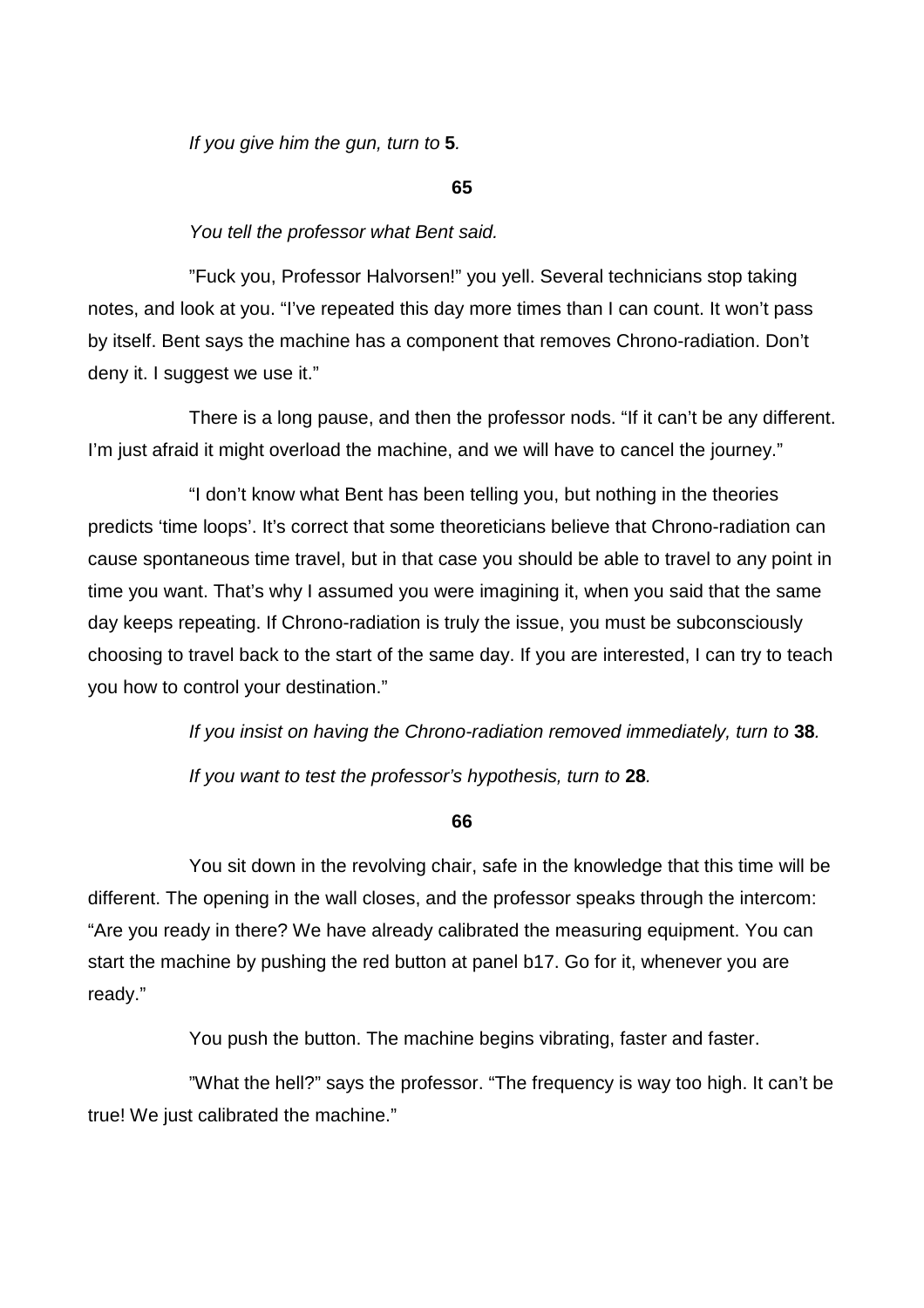The vibrations increase, and you have to grab the chair to remain seated. You hear a faint tingling noise from within the walls, like a thousand fine champagne glasses breaking simultaneously. The machine stops, and the smell of smoke spreads throughout the compartment.

The door slides open, and you step out.

 The professor tears his hair. "What the devil went wrong? Did you push the right button? Why are you smiling?"

 You shrug, but suddenly feel dizzy, and have to support yourself against the wall of the machine. The professor's voice sounds like it's coming from far away, behind a wall of wadding. The surroundings start to shimmer, and then disappears. You are floating in infinite darkness.

 You close your eyes, and pray that something will at least be different this time, but the familiar sound of steps on marble shatters your hopes. You open your eyes, and consider the magnificent building ahead.

Turn to  $1$ .

# **67**

You talk to the guard about your near-death experience.

 You put your hand on the guard's shoulder. "You can't harm me. I already died. No matter what you do, I will return."

 "I think you need to see a psychiatrist, Sir. Talk to your superior about scheduling a time."

He escorts you back to the lobby, and you continue through the double-doors, as you have done countless times before.

Turn to **42**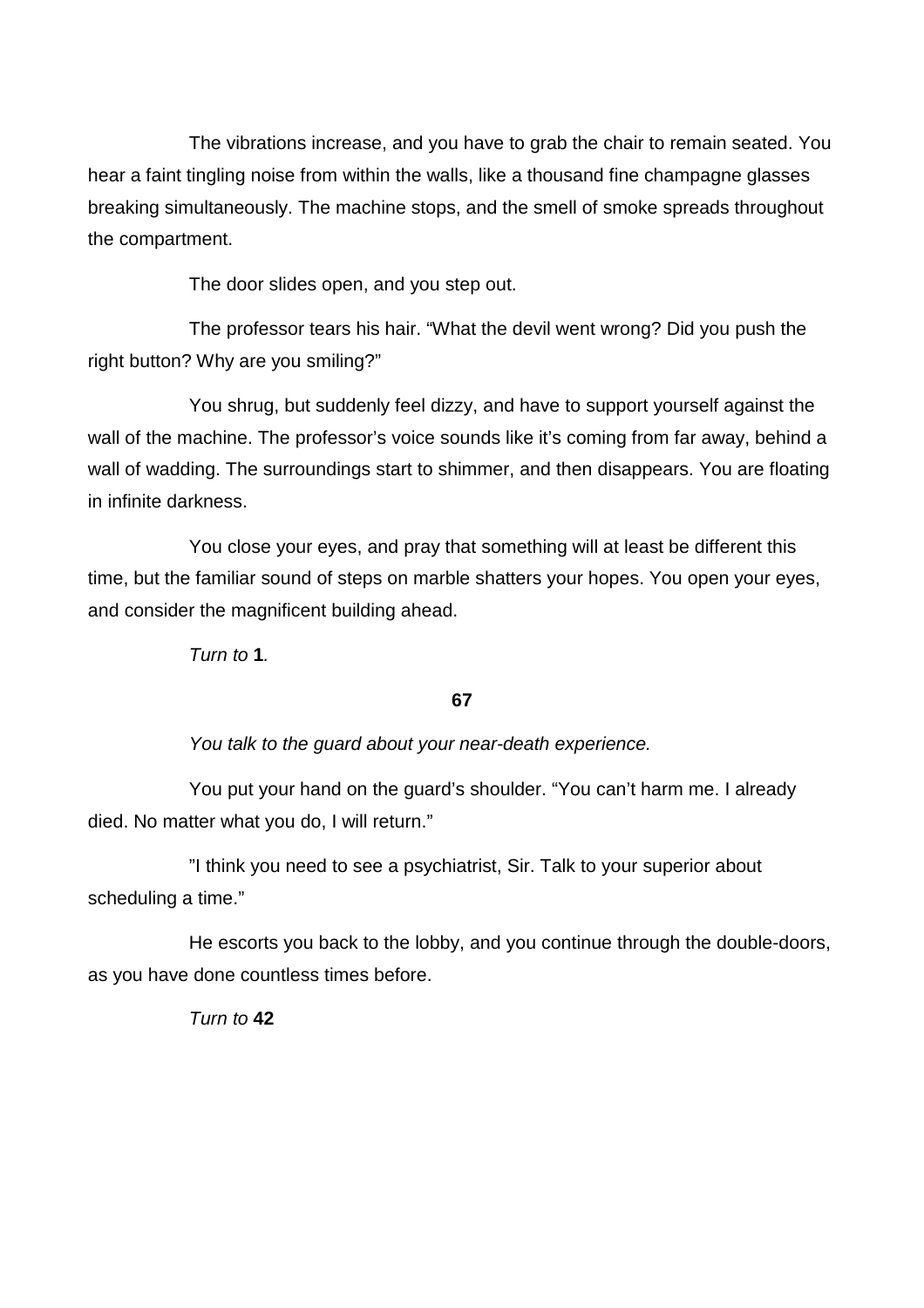#### This time adventure starts at **11**.

You slowly approach Nero. The fire and the music enraptures him. You kneel, and then push him as hard as you can, over the railing. He screams, and the harp slips from his hands. Seconds later, he hits the ground and is still.

You smile. You have freed Rome from an evil tyrant.

Nero would have died in four years, anyway, so your action does not make much of a difference. The following civil war happens a few years earlier, but largely, history continues as normal.

 If you decide to stay in ancient Rome, then your story ends here. Otherwise, you can use your time travel ability to turn to any other section.

#### **69**

 You sit down in the chair, and smile, an empty joyless smile. Halvorsen starts with his usual bullshit, but you push the button before he can get going. The machine starts vibrating. First slowly. Then faster and faster.

"What the hell?" says the professor. "The frequency is completely out of phase. It can't be true! We just calibrated the machine."

The machine begins to shake violently, and smoke spreads throughout the compartment. The following explosion reduces you to a cloud of subatomic particles.

For a moment, you are at peace. Then you become aware of your existence, even though all sensory input has ceased. Darkness replaces the nothingness. The darkness dissipates, and you find yourself on solid ground.

You ascend the staircase, like a man on his way home from his own funeral.

You can talk to people about your near-death experience, by adding **33** to the section where you meet them, and turning to the corresponding section.

Turn to **1**.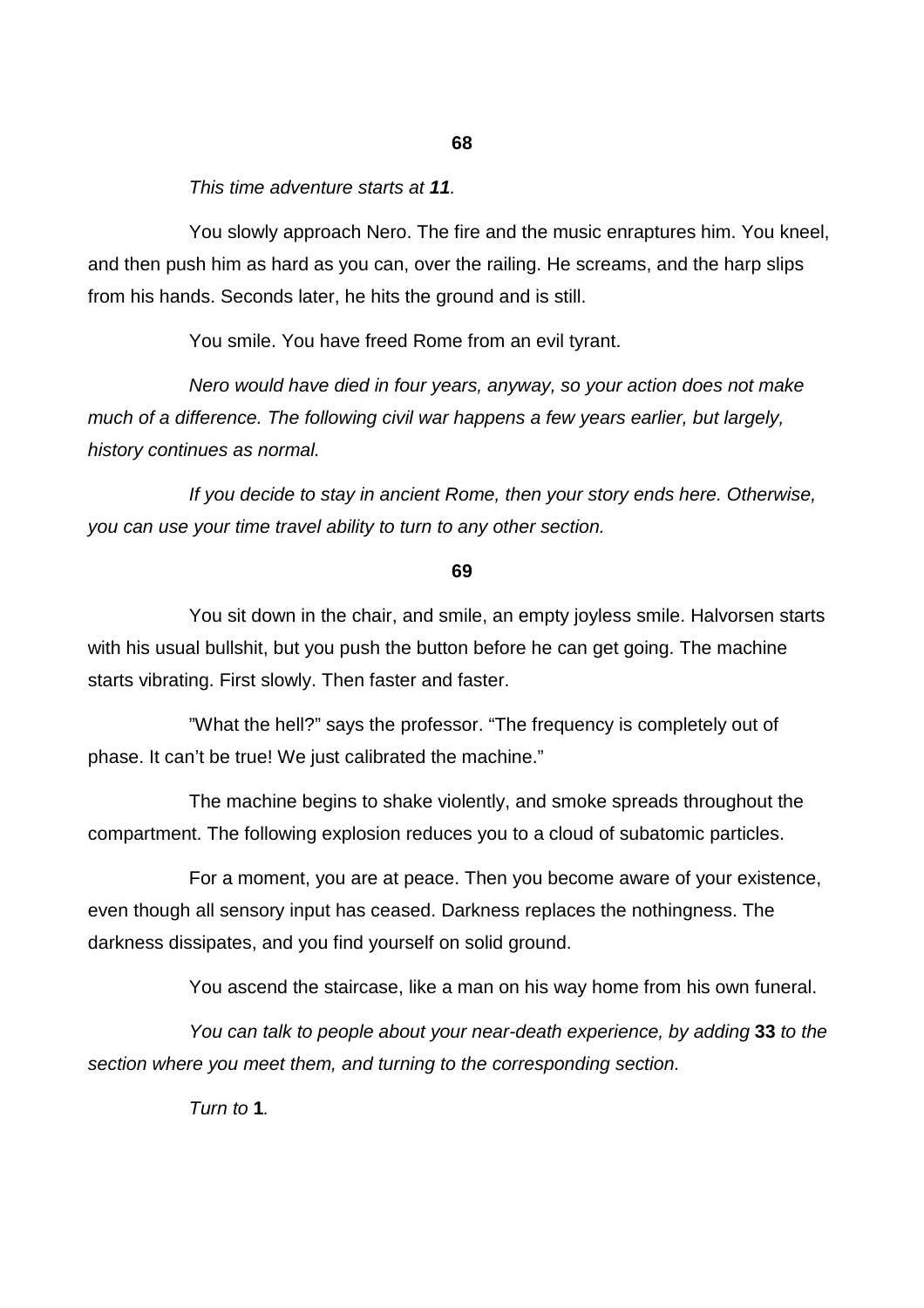Vienna in the 20's. You wander the streets, enjoying the classic Bauhaus architecture.

At a nearby street corner, a young man is painting one of the buildings. You approach, and consider the painting. It is okay.

The painter notices you. "Good day, my good man. My name is Adolf Hitler. Would you like to purchase a painting?"

If you shoot Hitler, turn to **19**.

If you praise his paintings, turn to **63**.

You can also just leave him alone. If you stay in Vienna, then your story ends here. Otherwise, you can use your time travel ability to turn to any other section.

#### **71**

This time adventure starts at **52**.

The order is given, and you pour from the trenches. You sneak your Chronogun out of your sleeve, and smile at the thought of the great victory that will be won with your assistance. You look forward to being a hero.

Seconds later, a machine gun mows you down.

Fortunately, your time travel ability transcends even death, as you learned previously. You can return to life by turning to any other section you like. You can also choose to remain dead, and finally achieve peace. If so, your story ends here.

# **72**

The horse gallops towards the black knight, while you struggle to stay in the saddle. Several times, you almost drop the lance. The black knight sweeps you off the saddle, and you land in the mud. The spectators boo you, while you limp away from the track. It was fun to try, but you probably are not knight material.

If you decide to stay in medieval times, regardless, then your story ends here. Otherwise, you can use your time travel ability to turn to any other section.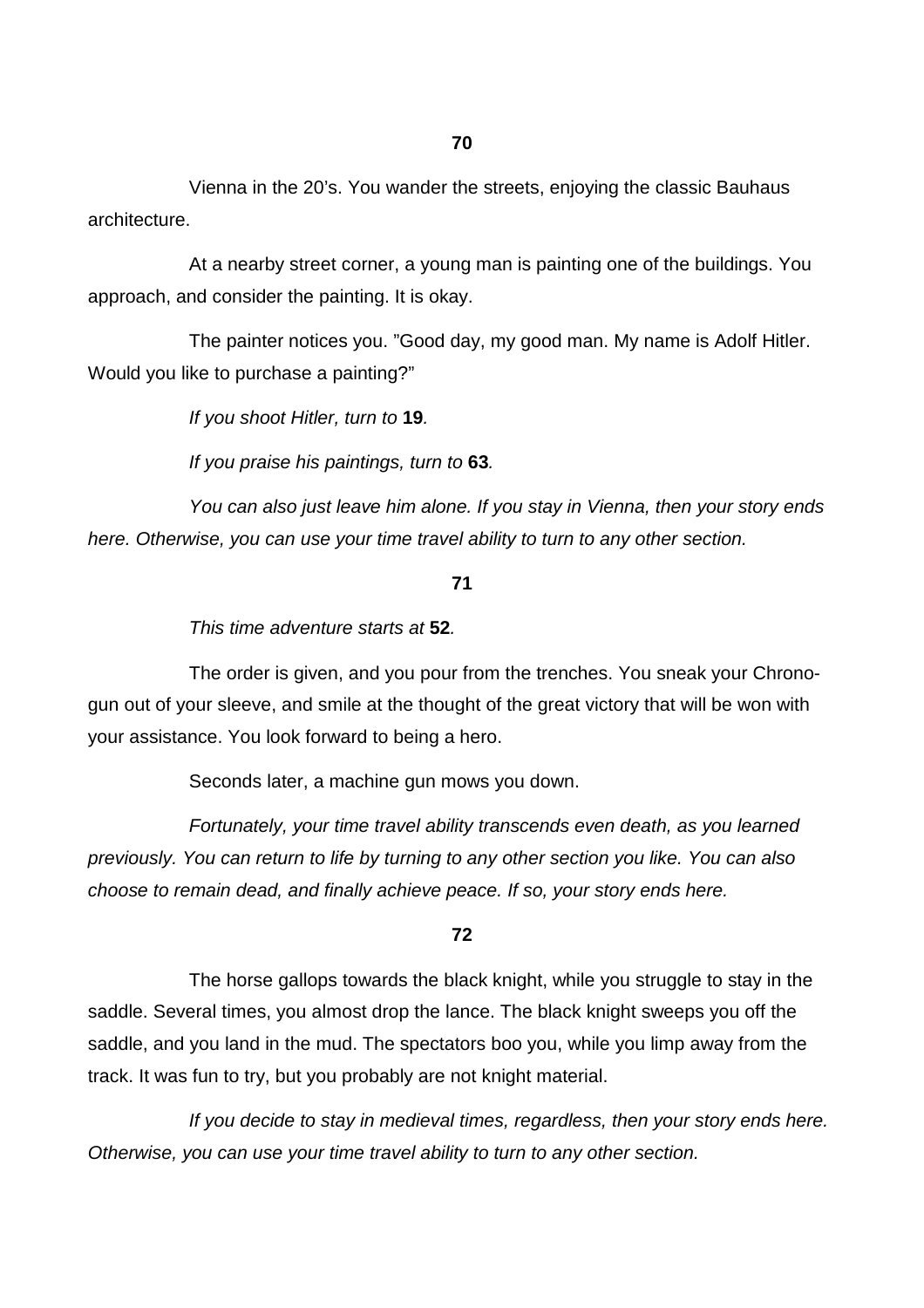Machines and terminals surround you. The subdued hum of hundreds of ventilators fills the room. The air smells faintly of ozone.

After a while, you manage to locate the terminal that controls the settings of the Chrono-machine. Most of it is way over your head, but you learned the basics during your training. Unfortunately, it does not seem like the machine is set to return you to the start of the day. Everything seems to be in order.

If you sabotage the Chrono-machine, so it won't work, turn to **8**.

If you set the Chrono-machine to explode, turn to **27**.

If you give up, and go to the laboratory, turn to **42**.

# **Solution**

Start by inspecting your equipment, by turning to **56**. You will now have the opportunity to show your card to people. Enter the building. You can make Alex let you through the door, by first asking, and then showing the card, by adding **10** to the number of the section in question. There are other ways to get through the door, but you do not have to find them to complete the story.

Continue through the double doors, and use the time machine. You now have the opportunity to talk to people about your experience. Talk to Bent, by turning to **20**, at the beginning. Talk to him about your experience, by adding another **20**, and turning to **40**. You now have the opportunity to either talk to Halvorsen, or visit his office. Halvorsen will refuse to help you, so you can examine his office by adding **15** to section **42**, where you are in the elevator, and turning to **57**.

In Halvorsen's office, you'll need the password to the computer. By examining the desk drawer and the bookshelves, you will learn that the password is based on Beethoven, who was born in 1770. You can therefore guess the password, by turning to section **1**+**7**+**7**+**0** = **15**.

You now have the code for the white door in the corridor behind the discreet metal door. Make Alex let you through the door again, and attempt to open the white door.